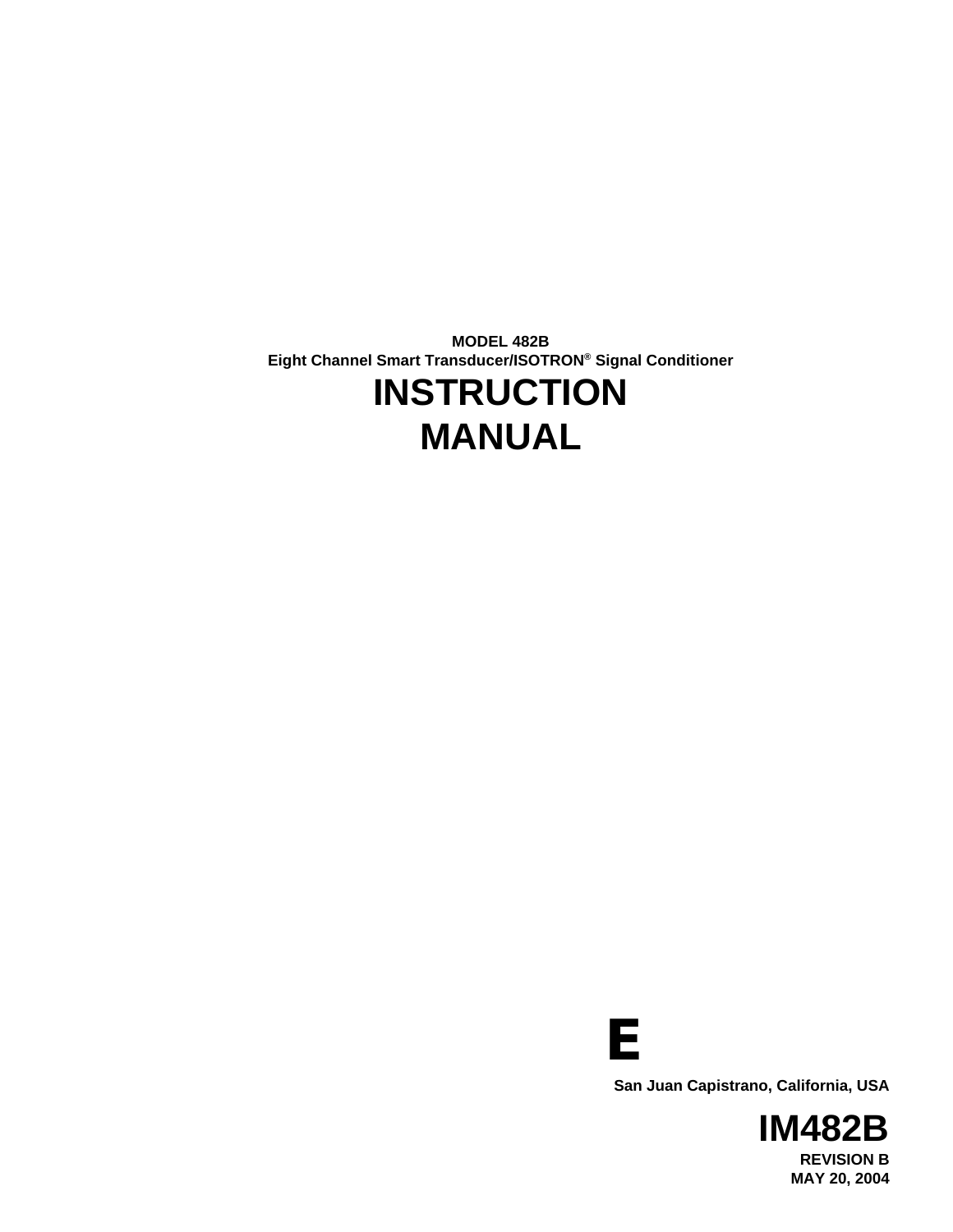|                                                                                         | 1. INTRODUCTION                                                                                                                                                                                                                                                                                                                                                                                                                                         | 1                                                                            |
|-----------------------------------------------------------------------------------------|---------------------------------------------------------------------------------------------------------------------------------------------------------------------------------------------------------------------------------------------------------------------------------------------------------------------------------------------------------------------------------------------------------------------------------------------------------|------------------------------------------------------------------------------|
| 1.1<br>1.2<br>1.3<br>1.4<br>1.5<br>1.6                                                  | SIGNAL CONDITIONERS<br>COMPUTER CONTROLLED SIGNAL CONDITIONERS<br>OASIS 2000 Hardware<br>OASIS 2000 Software<br>Model 482B introduction<br><b>KEY FEATURES</b>                                                                                                                                                                                                                                                                                          | 1<br>$\mathbf{1}$<br>$\mathbf{1}$<br>$\overline{2}$<br>$\overline{2}$<br>3   |
|                                                                                         | 2. FUNCTIONAL CHARACTERISTICS                                                                                                                                                                                                                                                                                                                                                                                                                           | 3                                                                            |
| 2.1<br>2.2<br>2.3<br>2.4<br>2.5<br>2.6<br>2.7<br>2.8<br>2.9<br>2.10<br>2.11             | <b>Status Indication</b><br>Communication with the Model 4990A Rack<br><b>Smart Transducer Communication</b><br><b>Current Excitation</b><br>Low-Pass Filter (LPF)<br>Sensor Sensitivity (mV/EU)<br><b>Output Scaling</b><br>Output Calibration ("OUT-CAL")<br>Output IDENTIFICATion ("OUT-ID")<br><b>Output SAMPLING</b><br><b>QUASI RMS SAMPLING</b>                                                                                                  | 3<br>4<br>4<br>5<br>5<br>5<br>5<br>$\,6$<br>$\,6$<br>$\,6$<br>$\overline{7}$ |
|                                                                                         | 3. INSTALLATION AND OPERATION                                                                                                                                                                                                                                                                                                                                                                                                                           | 8                                                                            |
| 3.1<br>3.2<br>3.3<br>3.4<br>3.4.1<br>3.4.2<br>3.4.3<br>3.4.4<br>3.4.5<br>3.4.6<br>3.4.7 | <b>INTRODUCTION</b><br>UNPACKING AND INSPECTION<br><b>INSTALLATION</b><br>PREPARATION FOR OPERATION<br>BAUD RATE AND SIGNAL ROUTING SELECTION<br>DEFAULT DIP SWITCH SETTINGS FOR RS-232 RACK (4990A-2):<br>DEFAULT DIP SWITCH SETTINGS FOR ETHERNET RACK (4990A-1):<br>OPTIONAL DIP SWITCH SETTINGS FOR EDAS CONFIGURATION ONLY (4990A-1):<br>CONNECTION OF MODEL 4990A WITH PC.<br>POWERING UP OF THE RACK ASSEMBLY<br>RUNNING THE OASIS 2000 SOFTWARE | 8<br>8<br>8<br>8<br>8<br>9<br>9<br>10<br>11<br>12<br>12                      |
|                                                                                         | 4. OPERATION                                                                                                                                                                                                                                                                                                                                                                                                                                            | 13                                                                           |
| 4.1.1<br>4.1.2<br>4.1.3<br>4.1.4<br>4.1.5                                               | <b>SENSOR CONNECTIONS</b><br><b>SIGNAL OUTPUTS</b><br>MODEL 482B CONFIGURATION<br><b>AMPLIFIER FUNCTIONS</b><br>ADDITIONAL AMPLIFIER OPERATIONS                                                                                                                                                                                                                                                                                                         | 13<br>14<br>14<br>15<br>16                                                   |
|                                                                                         | 5. TROUBLESHOOTING                                                                                                                                                                                                                                                                                                                                                                                                                                      | 16                                                                           |
| 6.                                                                                      | <b>SAFETY</b>                                                                                                                                                                                                                                                                                                                                                                                                                                           | 18                                                                           |
|                                                                                         | 7. ROUTINE MAINTENANCE AND HANDLING                                                                                                                                                                                                                                                                                                                                                                                                                     | 21                                                                           |
| 7.1<br>7.1.1<br>7.1.2<br>7.1.3<br>7.1.4                                                 | Introduction<br><b>CALIBRATION</b><br><b>EQUIPMENT REQUIRED</b><br><b>GAIN CALIBRATION</b><br><b>EXCITATION CURRENT</b>                                                                                                                                                                                                                                                                                                                                 | 21<br>21<br>21<br>21<br>21                                                   |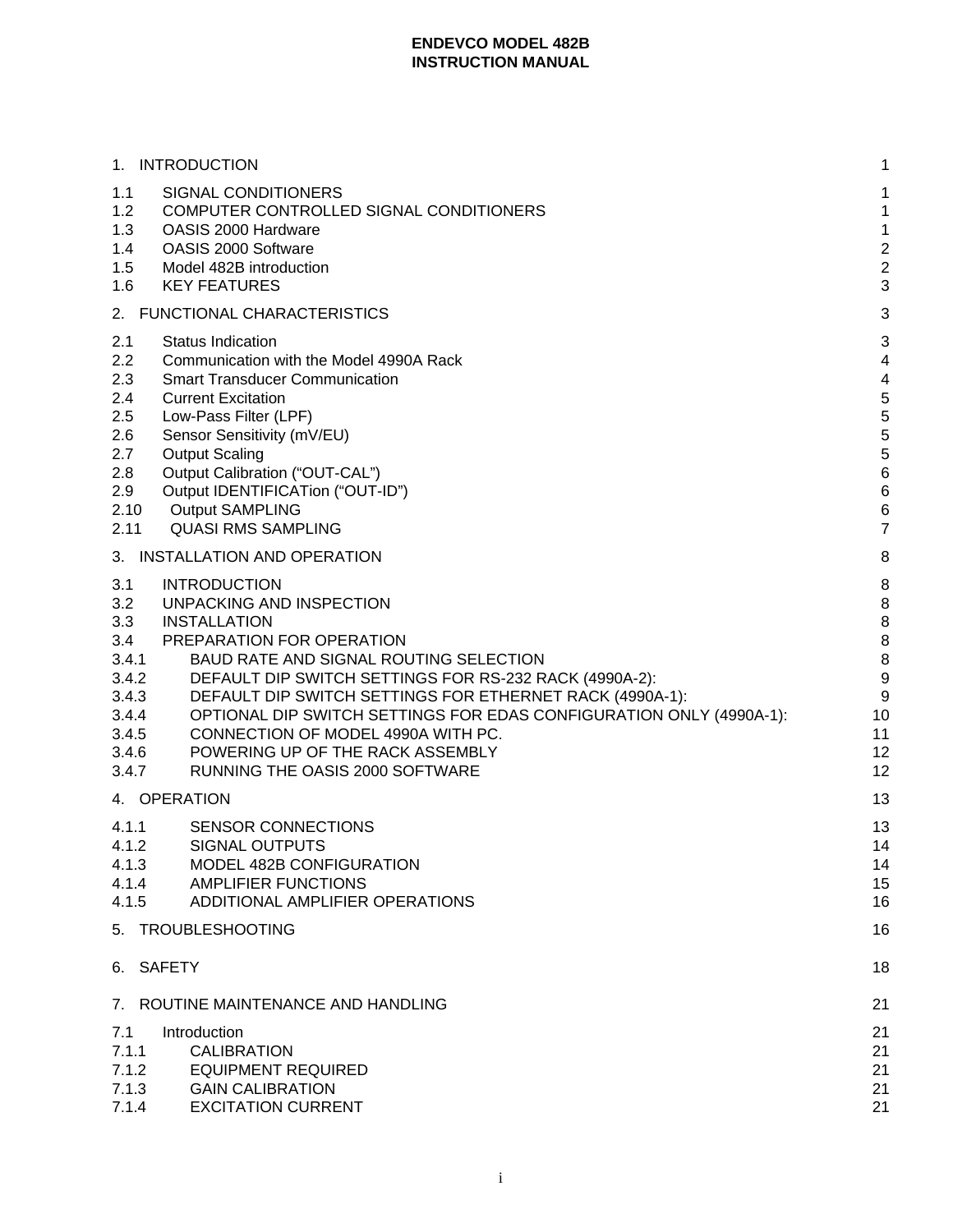| <b>FAULT DETECTION</b>                      | 22 |
|---------------------------------------------|----|
| COMMUNICATION WITH SMART TRANSDUCERS (TEDS) | 22 |
| <b>FREQUENCY RESPONSE/LPF</b>               | 22 |
| <b>GAIN LINEARITY</b>                       | 22 |
| <b>BNC OUTPUT SELECTION</b>                 | 23 |
| <b>RESIDUAL NOISE</b>                       | 23 |
| DC OFFSET ON CHANNEL OUTPUTS                | 23 |
| DC OFFSET ON BNC OUTPUT                     | 23 |
| <b>OUTPUTS OUT-CAL MODE</b>                 | 23 |
| EXTERNAL CALIBRATION                        | 23 |
| 8. FACTORY SERVICE                          | 24 |
| <b>Warranty Returns</b>                     | 24 |
| <b>OUT-OF-WARRANTY RETURNS</b>              | 24 |
| 9. ORDERING INFORMATION & ACCESSORIES       | 25 |
|                                             |    |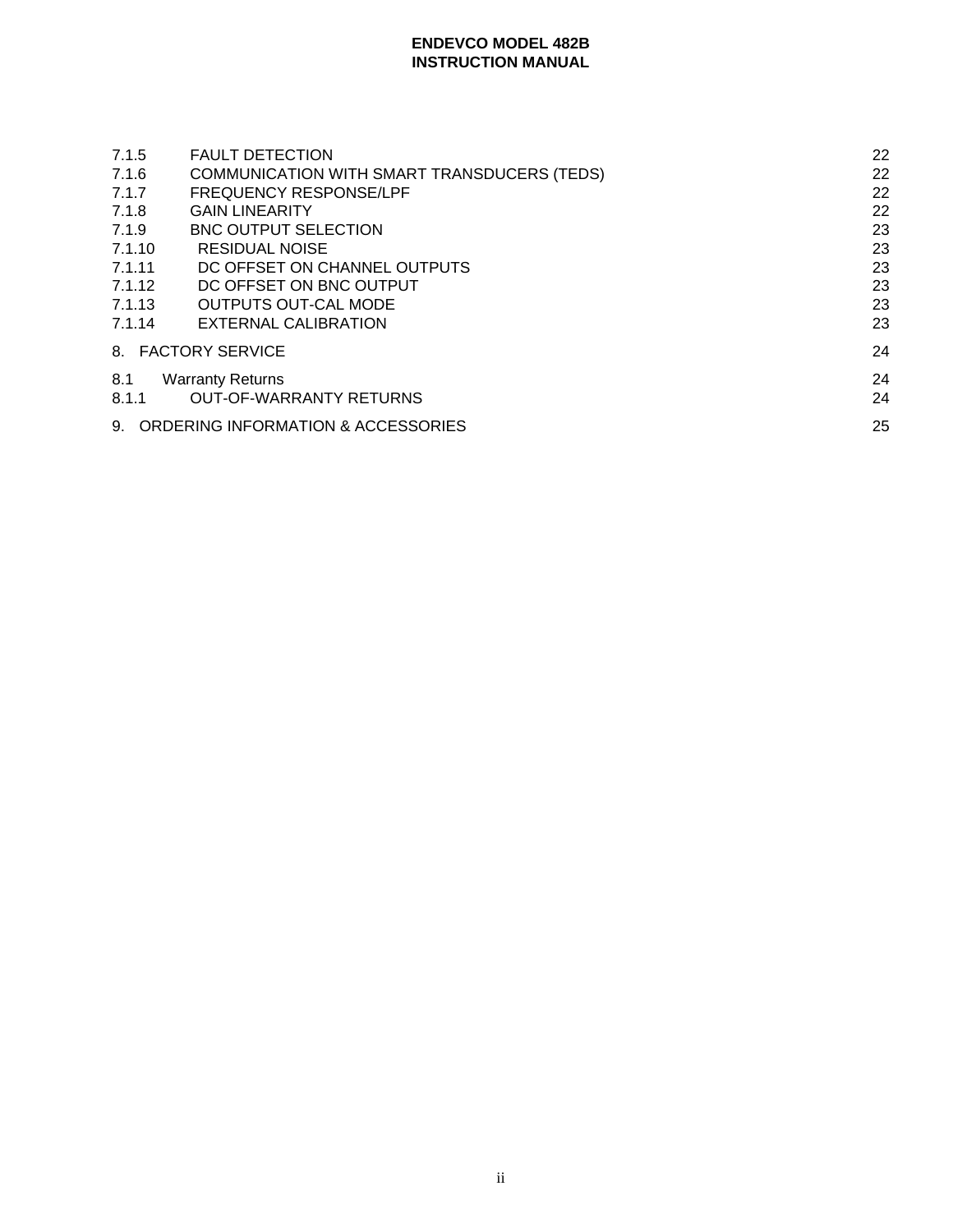## 1. INTRODUCTION

 $ENDEVCO<sup>®</sup>$ , a leader in the vibration measurement field since 1951, has contributed many firsts in vibration sensor design. These include: the first piezoelectric accelerometer capable of continuous operation from cryogenic temperatures up to +750°F, the first shear design accelerometer and the world's smallest piezoelectric accelerometer. To support a broad family of vibration transducers, ENDEVCO has provided a wide variety of signal conditioners, including the first transistorized charge amplifier, the first computer-programmable charge amplifier and the first airborne vibration monitoring system that is based on a true digital tracking filter.

Other support systems includes the introduction of the first Laser Interferometer absolute calibration system. Endevco is a pioneer in the science of Micro-Electro-Mechanical Systems (MEMS) design and manufacturing. Endevco provides various sensor technologies to include Gyro, Variable Capacitance and silicone Pressure Transducers.

## 1.1 SIGNAL CONDITIONERS

To support the use of its sensors in large scale testing, ENDEVCO has developed several generations of signal conditioning systems. Until recently, a state-of-the-art vibration laboratory set-up consisted of a rack of manually controlled signal conditioners. These signal conditioners have manually controlled switches and knobs to set full scale ranges, sensitivity and filter corners and the set up information is recorded by hand.

## 1.2 COMPUTER CONTROLLED SIGNAL CONDITIONERS

To support the use of its sensors in large scale testing, and to eliminate the risk of incorrect amplifier settings, ENDEVCO has developed several generations of computer controlled signal conditioning systems. The first generation was the Multi-channel Amplifier Control system (MAC). The second generation was the Computer Controlled Amplifier Systems (CCAS). The CCAS family consists of five different systems that use the same rack and digital interface assemblies with different analog boards. These units receive their setup commands over an IEEE-488 interface bus from a computer/controller, so the tests can be pre-programmed. In addition, these units provide comprehensive self-test and self-calibration capabilities, which greatly improves the reliability of the test data. User feedback indicates these units pay for themselves by shortening test cycles, preventing re-tests and eliminating over-testing.

ENDEVCO is pleased to announce the third generation of computer controlled signal conditioners: the OASIS 2000 (Optimal Architecture Sensor Interface System). Utilizing Ethernet or EIA232 bus control, SMART Transducer technology, and a wide variety of signal conditioning modules, the OASIS 2000 will meet all the requirements of multi-channel testing.

#### 1.3 OASIS 2000 HARDWARE

The OASIS 2000 system provides a flexible modular multi-channel measurement system that can interface to multiple sensor types (charge, voltage, full, half, quarter bridge PR, VC, ISOTRON®, or IEEE 1451.4 compatible Smart ISOTRON®).

The OASIS 2000 system can be customized to meet most requirements and is adaptable to the developing needs of the user by using any combination of the 400 series signal conditioning cards housed in a 16 slot, 19" rack (Endevco Model 4990A).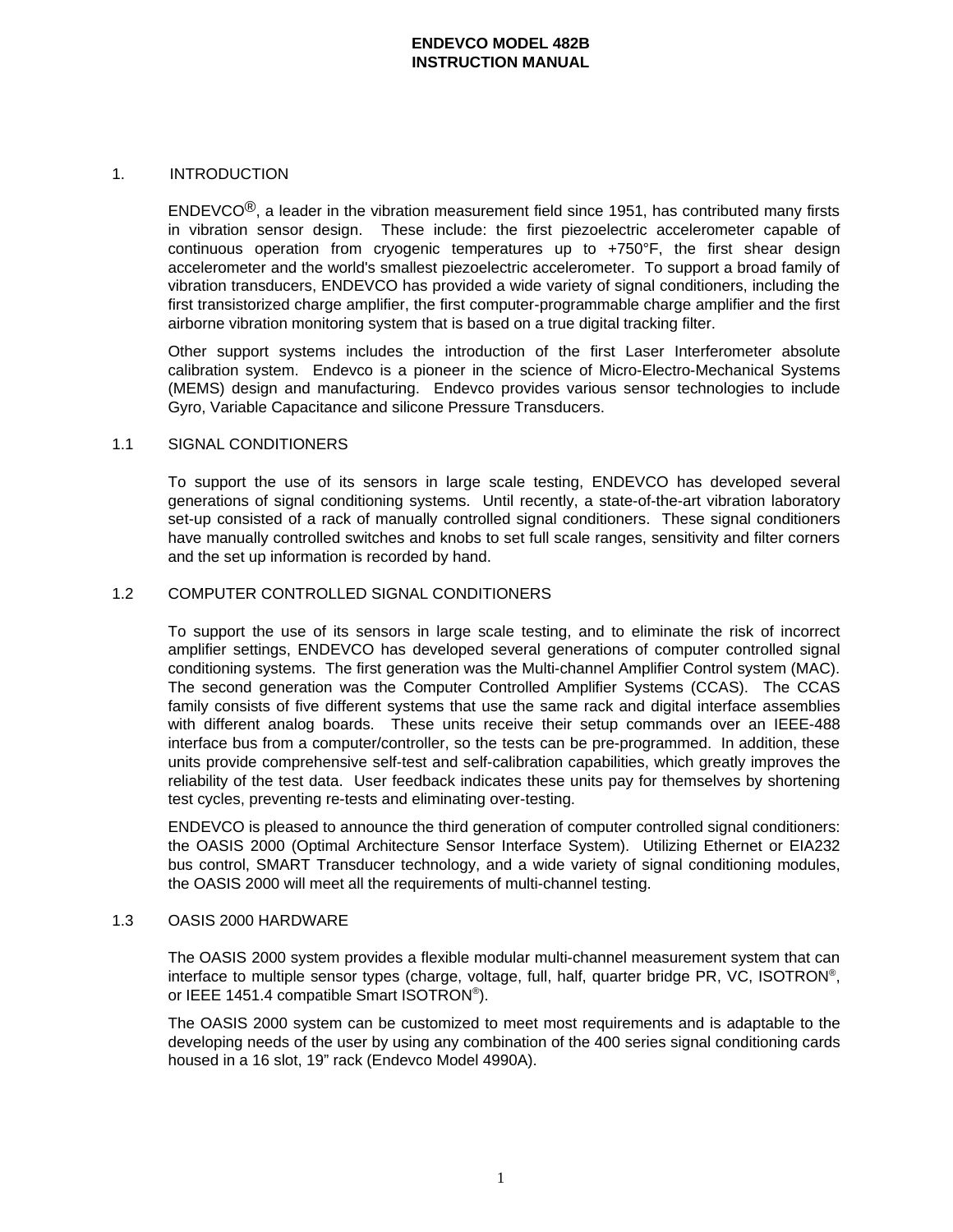

## 1.4 OASIS 2000 SOFTWARE

The OASIS 2000 Configuration Editor software was developed to configure Model 400 series signal conditioners and amplifiers.

- Intuitive, simple to use, graphical interface provides quick configuration for up to 2048 channels.
- Ethernet (one or more 4990A racks) or RS232 (single 4990A rack communications.)
- Communicates with 1451.4 Transducer Electronic Data Sheet (TEDS) sensors with TEDS capability. Writes 1451.4 'User Data' (up to 8 characters) to TEDS capable sensors.
- Automatic Sensor Calibration due warnings.
- Customizes easily to user defined row definitions allowing for consolidation of all relevant information in a single file.
- Configuration table data imports easily into MS Excel spreadsheets.
- Convenient 'Online', 'Offline' modes to facilitate setup prior to hardware installation or to configure different setups without affecting the hardware.

## 1.5 MODEL 482B INTRODUCTION

The ENDEVCO® Model 482B Signal Conditioner is an eight-channel signal conditioner designed for use with smart ISOTRON® transducers, ISOTRON® accelerometers and remote charge converters. The unit provides an AC output voltage proportional to the AC voltage input, and is designed to be used in a 19" rack controlled by an external PC.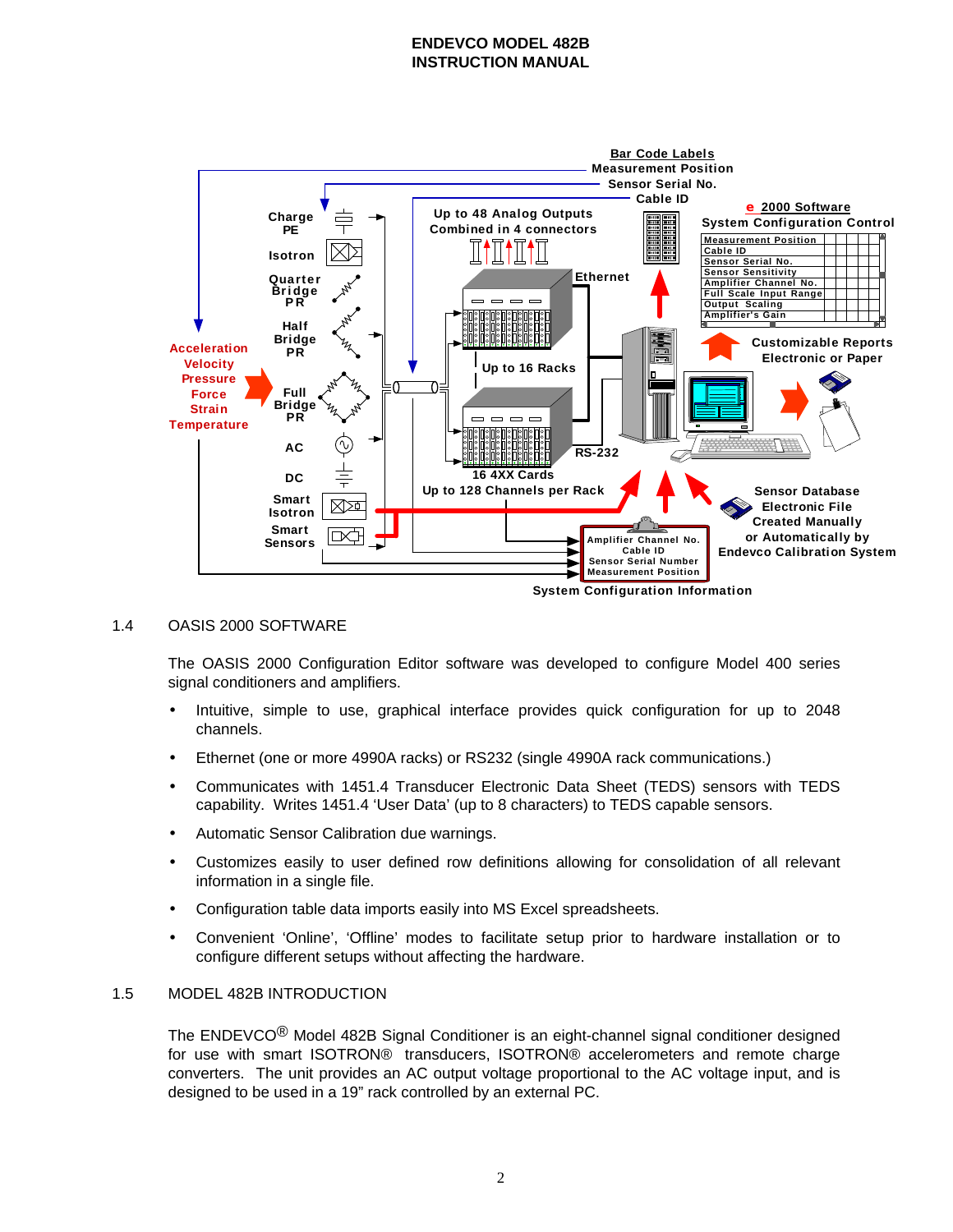The ENDEVCO<sup>®</sup> Model 482B permits the user to read sensor-specific digital data in TEDS from "smart transducers" that have TEDS capability.

Utilizing this technology, data such as transducer sensitivity, manufacturer, serial number, date of last calibration, sensor location, and more can be obtained from the smart transducer and used for the following applications:

- automatic gain selection for signal conditioner based on transducer sensitivity
- automatic transducer identification
- automated logging and/or scheduling for maintenance and calibration

Up to sixteen (16) Model 482B units can be installed in a 19" rack (ENDEVCO Model 4990A) to provide 128 channels per rack.

# 1.6 KEY FEATURES

- Eight-channel Smart Transducer/ISOTRON® signal conditioner, IEEE 1451.4 compatible
- Digital Communication with smart ISOTRON® sensors
- Compatible with standard ISOTRON® sensors and remote charge converters
- -5% Bandwidth: 0.05 Hz 30 kHz. -3 dB Bandwidth: 0.1 Hz 100 kHz
- Selectable low-pass filters per channel 100Hz, 5kHz, 1kHz, filter off
- Worst case phase shift deviation from nominal:  $\pm 0.5^\circ$  from 2 Hz to 5 kHz
- Ultra low-noise
- Open/Short Fault Detection
- Programmable Gain: 0 to 100
- Remote control via PC RS-232 Serial Interface or Ethernet through Model 4990A 19" Rack
- Selectable excitation current 0mA or 4mA
- Customized options: Other low-pass filter cut-off frequencies, 8mA excitation current
- External Calibration Input routed to the 482B from the Cal Input BNC on the 4990A rack

## 2. FUNCTIONAL CHARACTERISTICS

The Endevco Model 482B can be programmed via the serial interface (RS-232) or Ethernet port of any PC connected to the Model 4990A Rack. All settings, such as gain, output scaling, current excitation etc. and all status information, such as faults, operating modes etc. are accessible via remote control.

When the Model 482B is not communicating with the PC, it will enter a low-power/low-noise mode. This design feature, along with the optimized layout and the low number of amplifier and buffering stages allows for extremely low noise operation.

#### 2.1 STATUS INDICATION

A fault indicator on the front panel will emit green light if the card is operating normally. It will turn red if any of the 8 ISOTRON® inputs is either open or short circuited. The user can turn off fault reporting for any of the 8 channels if desired.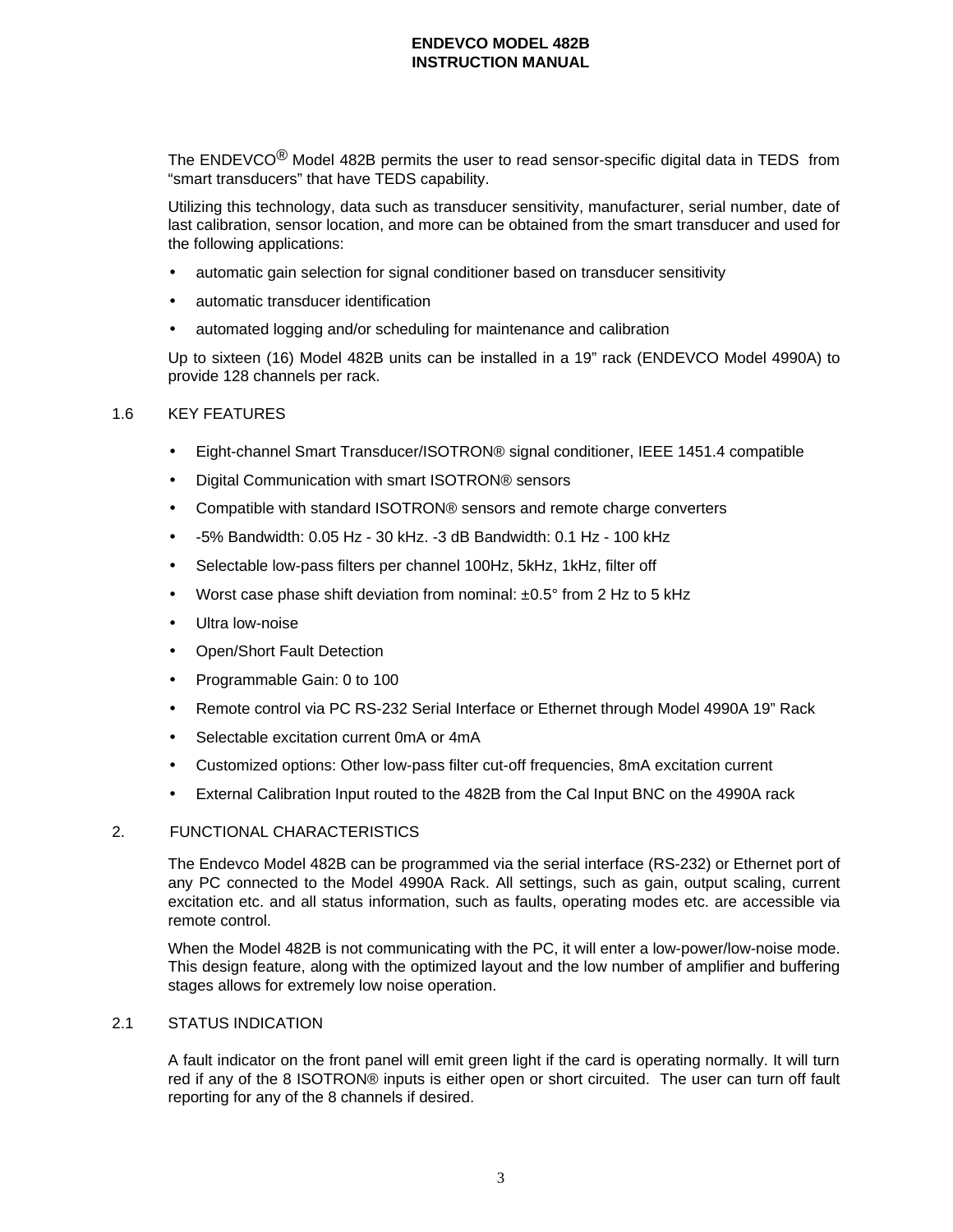# 2.2 COMMUNICATION WITH THE MODEL 4990A RACK

The Model 4990A Rack has a standard RS-232 serial interface via the 96-pin DIN connector located on the rear side. This interface was chosen because almost any commercially available PC provides this interface. Thus, standard PC's can be used without having to purchase upgrades and/or install hardware.

The model 4990A is also offered with an Ethernet option. Communication speed is greatly improved when communicating to multiple racks.

The following functions can be executed through the serial interface from the PC:

- Identification of the Unit Model Number, firmware revision, slot in rack, calibration date
- Configuration of the rack (number of installed cards)
- Read/Write settings for all of the programmable functions.
- Read/Write calibration constants. The new calibration constant will take effect immediately and it will be stored into non-volatile memory.
- Query error list.
- Reset the unit.
- Query and program sensor-related data for each channel.
- Update of operational code through serial interface ("download")

## 2.3 SMART TRANSDUCER COMMUNICATION

The communication-capability of the transducer is provided by a memory chip in the transducer itself and circuitry in the Model 482B that can establish a data communication with the memory chip.

Like a regular ISOTRON® sensor, the smart ISOTRON® contains an accelerometer and a charge amplifier. The charge amplifier is powered by direct current (4mA) provided by the Model 482B signal conditioner. The amplified sensor signal modulates the voltage of the supply current. This modulation is amplified by the signal conditioner when it is in normal operation.

The digital communication capability of the transducer does not interfere with its normal operation. This is achieved by separating the transducer with a diode that is operating in forward direction during normal operation. During the communication between the smart ISOTRON® and the signal conditioner, the transducer supply voltage is reversed thus disabling the transducer output.

Conversely, a semiconductor chip (Dallas DS2430A) providing 256 bits of EEPROM memory is separated from the transducer output with a diode during normal operation and activated when the transducer supply voltage is reversed. This chip is capable of communicating with the signal conditioner via the Dallas Semiconductor <sup>®</sup>1-Wire Protocol <sup>®</sup> that permits read and write operations from and to the memory chip.

The 1-wire protocol consists of a series of TTL-level pulses on the signal wire that have to be precisely timed in order to be interpreted properly by the DS2430A chip. Each channel can be switched to the communication mode separately. However, the extremely good noise characteristics can not be guaranteed for the remaining channels that are operated in normal mode while communicating with a smart transducer.

When TEDS information is selected by the user for a sensor connected to an input channel of a Model 482B, the software will automatically switch the corresponding channel to communication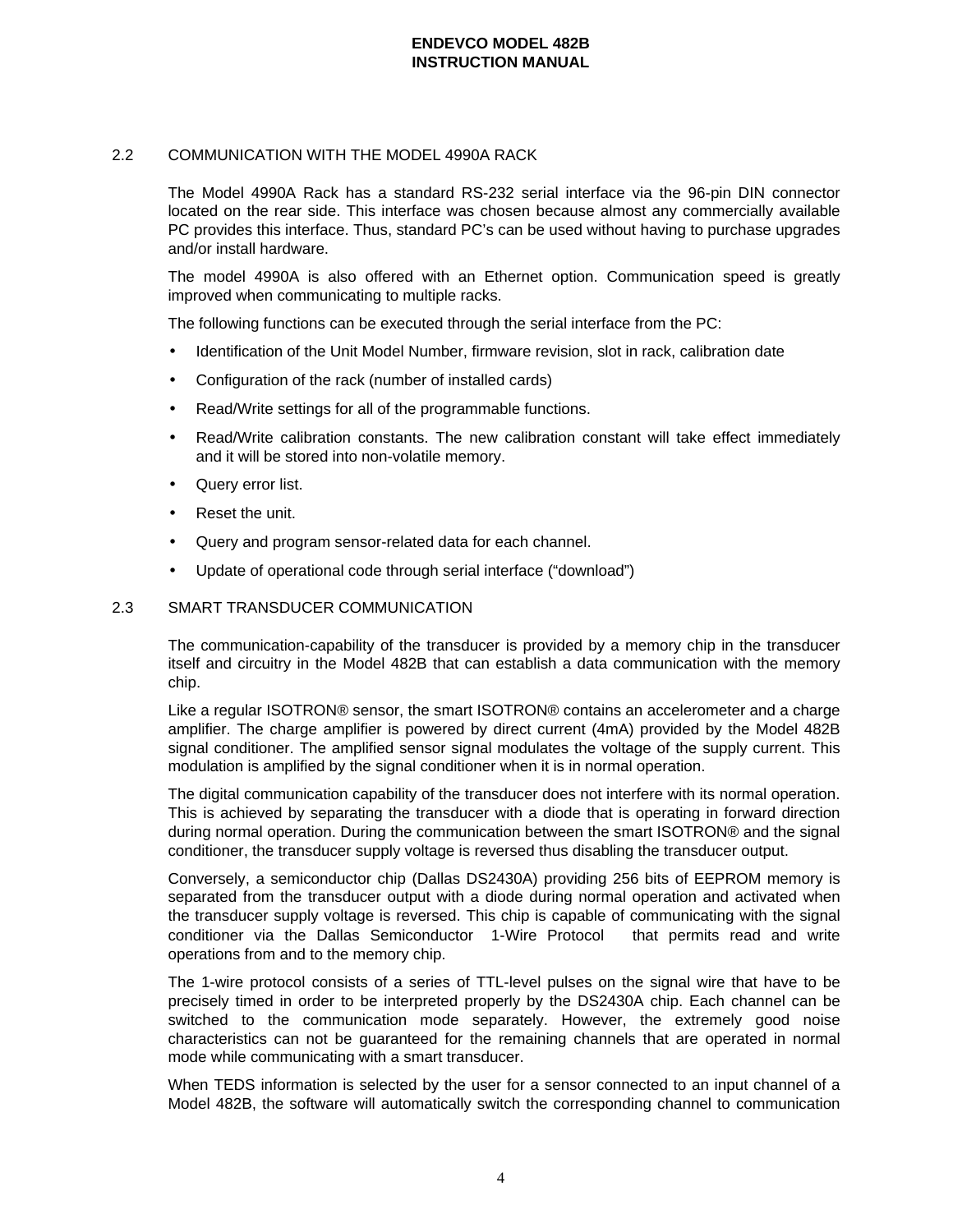mode and obtain all sensor-related data stored in the smart transducer. This information will be displayed on the screen of the PC and will also be used for further processing.

Note: In TEDS mode, the sensor current will be disabled. Thus, all channel outputs will experience disruption of the signal.

## 2.4 CURRENT EXCITATION

This setting is applied to all eight (8) channels simultaneously (each channel can not have its own setting). The following settings are available:

- "4.0": Excitation current set to 4.7 mA (other currents as custom options available)
- "0": No excitation current

## 2.5 LOW-PASS FILTER (LPF)

Three 2-pole Butterworth low-pass filter corners are selectable per channel. The 3dB cut-off frequencies are as follows:

- 100Hz
- 5kHz
- 1kHz
- filter bypass

## 2.6 SENSOR SENSITIVITY (mV/EU)

Sensor's sensitivity is entered in mV/EU. The card uses this information to determine the gain needed to achieve the required output scaling. The user can enter four significant digits ranging from 0.001 to 9999.

If the sensitivity is decreased to the point where the amplifier's gain is greater than 100, then the card will send an error message indicating that the Output Scaling setting has been modified to meet the Gain < 100 constraint.

#### 2.7 OUTPUT SCALING

This function selection provides for programming the desired scaling of the amplifier's output (in mV/EU). The Endevco Model 482B determines the gain needed to achieve the required output scaling.

To determine the Model 482B Output Scaling in mV/EU:

- 1. Determine the desired full scale output voltage, in mV, of the 482B. The maximum is 10,000 mV.
- 2. Determine the expected full scale EU input.
- 3. Divide the desired full scale output mV by the full scale EU input. The result is the number to be entered as Output Scaling.

Output Scaling = Full Scale Output (mV)<br>Full Scale Input (EU)

The 482B automatically divides the output scaling by the accelerometer's sensitivity to set the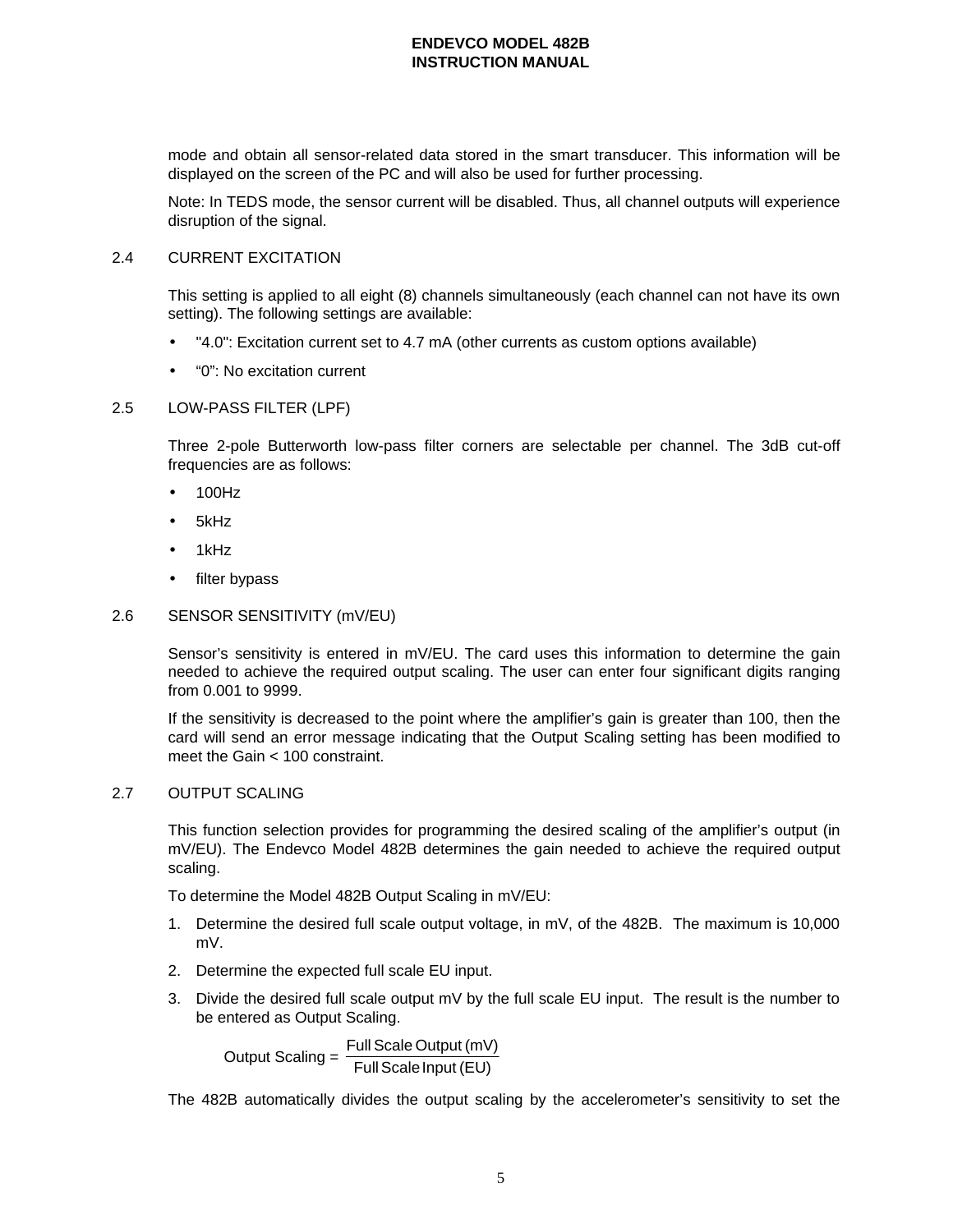amplifier's gain such that the output scaling equals the overall sensitivity of the system. The amplifier's gain is not displayed.

In the example below we have an accelerometer with a sensitivity of 25 mV/EU, we expect no more than 10 EU's to be felt by the accelerometer, and we want those 10 EU's to be represented by 10,000 mV. This allows for the best system resolution.

| Desired full scale voltage (mV)   | 10,000.00 |
|-----------------------------------|-----------|
| Full scale EU's                   | 10.00     |
| Number for output scaling         | 1,000.00  |
| Accelerometer sensitivity (mV/EU) | 25.00     |
| Amplifier's gain (mV/EU)          | 40.00     |

The user can enter four significant digits ranging from 0.001 to 9999 limited by the following constraint.

 $0 \leq \frac{$ Output Scaling  $\frac{\text{Ca} + \text{Ca} + \text{Ca} + \text{Ca}}{\text{Sensor Sensitivity}} \leq 100$ 

An error will occur if a number is entered in output scaling that falls outside this constraint. The 482B will enter the minimum or maximum number allowed.

## 2.8 OUTPUT CALIBRATION ("OUT-CAL")

Any channel can be selected to generate a 25Hz square wave signal of selectable amplitude that can be used for system checkout or calibration. The peak-to-peak amplitude of the output signal will be automatically adjusted to half of the full-scale output range (FSO) of the selected channel (signal is non-symmetric). Due to the restricted lower cut-off frequency of the unit, the square wave signal will expose some slope.

Note: Since the out-cal mode uses 4.7mA excitation at the input, channels not selected for out-cal mode willexperience a signal disruption when out-cal mode is entered or exited for any channel

#### 2.9 OUTPUT IDENTIFICATION ("OUT-ID")

Any channel can be selected to generate a "digital" signal carrying various information such as channel number etc., selectable from the "user field" entries of the OASIS 2000 software. The sensor signal, if present, will be superimposed over the out-ID signal.

Note: Since the out-id mode uses 4.7mA excitation at the input, channels not selected for out-cal mode will experience a signal disruption when out-cal mode is entered or exited for any channel.

## 2.10 OUTPUT SAMPLING

Any channel can be selected for quasi-peak sampling of the output signal. Since the unit has no hardware peak detector, the peak value is determined by sampling the output signal over 250ms per channel of time and returning the highest found value as the peak value. This means that sampled signals have to be above 4Hz to be sampled over a full period.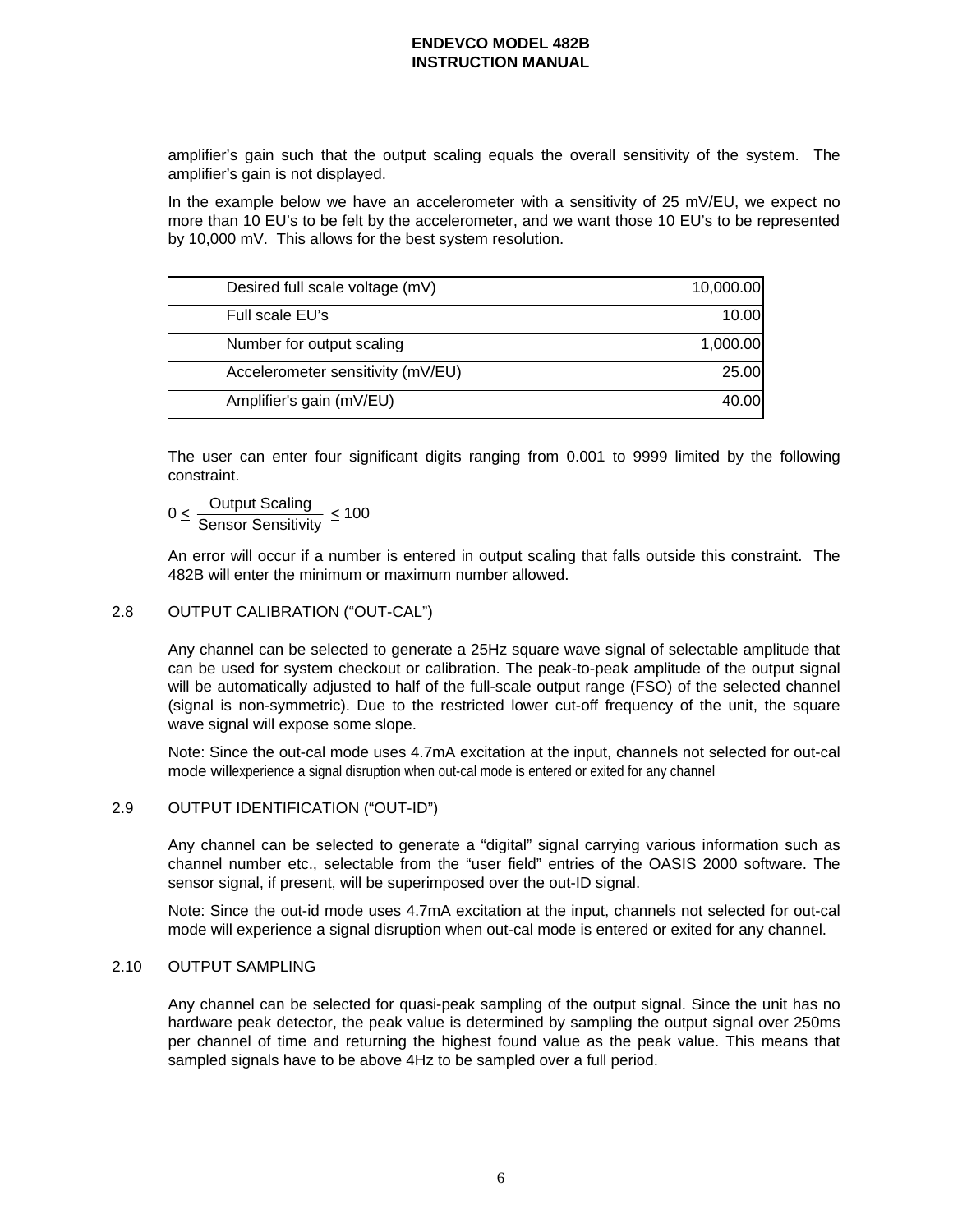## 2.11 QUASI RMS SAMPLING

Any channel can be selected for quasi-RMS sampling of the output signal. Since the unit has no hardware RMS/DC converter, the RMS value is determined by averaging the absolute value of the output signal over 250ms, multiplying this value by 1.11, and returning the result as the RMS value. Due to the sampling period limitation, only signals with frequencies above 4Hz will be averaged over a full period.

For a sine-shaped signal the relationship between RMS and peak voltage is:

 $V_{RMS} = 0.707 * V_{P}$ 

For the same signal, the average is:

 $V_{AVG} = 0.636 * V_{P}$ 

Since the unit is calibrated to calculate RMS values from average values, the calculation is only valid for sine-shaped signals. For other signals, the expected error depends on the signal shape. Some error factors for various signals can be obtained from the table below:

| Wave form w/1V<br>peak amplitude                    | <b>Crest factor</b><br>$(V_P$ to $V_{RMS}$ | <b>True RMS</b><br>value $(V_{RMS})$ | <b>Reading of average</b><br>calibrated to sine RMS | <b>Relative</b><br>reading error |
|-----------------------------------------------------|--------------------------------------------|--------------------------------------|-----------------------------------------------------|----------------------------------|
| sine                                                | 1.4142                                     | 0.707V                               | $0.636V * 1.112 = 0.707V$                           | $0\%$                            |
| square wave                                         |                                            | 1.0V                                 | $1.0V * 1.112 = 1.112V$                             | $+11%$                           |
| triangle                                            | 1.73                                       | 0.577V                               | $0.5V * 1.112 = 0.555V$                             | $-3.8\%$                         |
| Gaussian noise<br>$(98\% \text{ of peaks} <$<br>1V) | 3                                          | 0.333V                               | $0.265V * 1.112 = 0.295V$                           | $-11.4%$                         |
| Rectangular<br>pulses                               | $\overline{2}$                             | 0.5V                                 | $0.25V * 1.112 = 0.278V$                            | $-44%$                           |
| Rectangular<br>pulses                               | 10                                         | 0.1V                                 | $0.01V * 1.112 = 0.0112V$                           | $-89%$                           |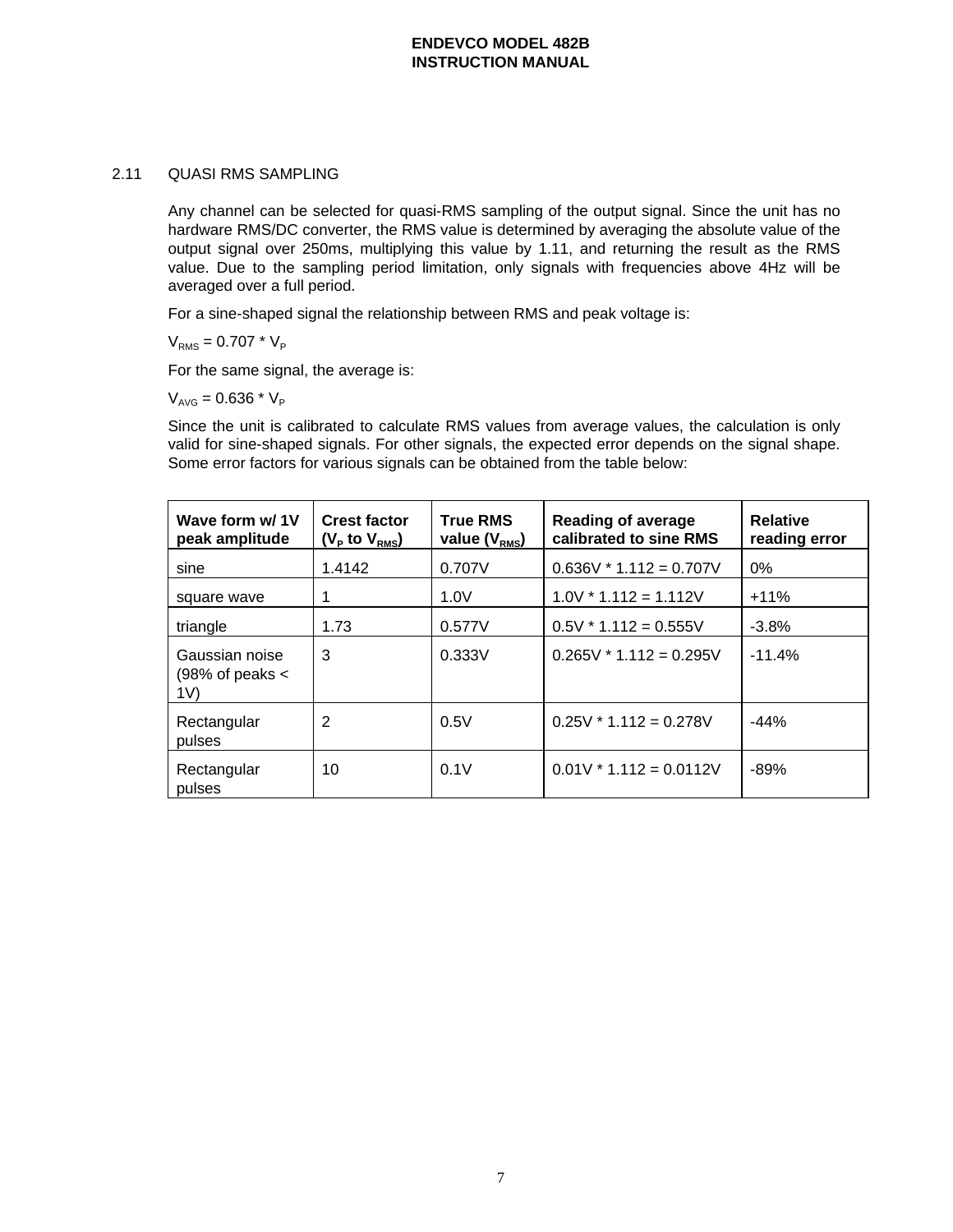#### 3. INSTALLATION AND OPERATION

#### 3.1 INTRODUCTION

This section contains information on the incoming inspection, installation and checkout of the Model 482B.

## 3.2 UNPACKING AND INSPECTION

# **WARNING OBSERVE SOUND ESD PRECAUTIONS WHEN UNPACKING AND HANDLING THE MODEL 482B**

The Model 482B has been thoroughly tested at the factory before shipment and should be ready for operation when received. However, an inspection should be made to ensure that no damage occurred during shipment.

The Model 482B signal conditioning module is shipped with its instruction manual in one packing box. Carefully unpack and check all items for shipping damage. Any obvious damage should be immediately reported to the carrier and no attempt should be made to operate the equipment. Also, carefully compare each item shipped in its packing box against the Packing List and notify the factory if any discrepancies are discovered.

It is recommended that all packing material be retained for future use.

#### 3.3 INSTALLATION

The Model 482B is designed to be installed and operated in the ENDEVCO Model 4990A series rack utilizing SW2000 configuration editor software or SW400 matrix view software.

Install the Model 482B signal conditioning module into the front side of the 4990A.

Carefully align the module with the card guides, push the module into the rack and secure it with the attached mounting screws. Check that all modules are secure in the rack.

#### 3.4 PREPARATION FOR OPERATION

Prior to operating the Model 4990A the operator should verify the DIP switch setting per the following instructions. (Refer to IM4990A for further information)

#### 3.4.1 BAUD RATE AND SIGNAL ROUTING SELECTION

Baud Rate and Signal Routing is selected through two 8-position DIP switches, located on the card-side of the back plane, accessible from the front side of the unit. To access the DIP switches, the card in slot 16 must be removed. The DIP switches offer three modes of operation:

- 4990A-2 mode: Serial connector on front panel connected to back plane for RS232 operation
- 4990A-1 mode: Serial connector of EDAS controller connected to back plane for ethernet operation. Optionally, the backplane signals may be monitored via the front panel serial connector.
- EDAS configuration mode: Serial connector on front panel connected to EDAS controller. This setting is to be used when configuring the ITP address and other characteristics of the EDAS controller.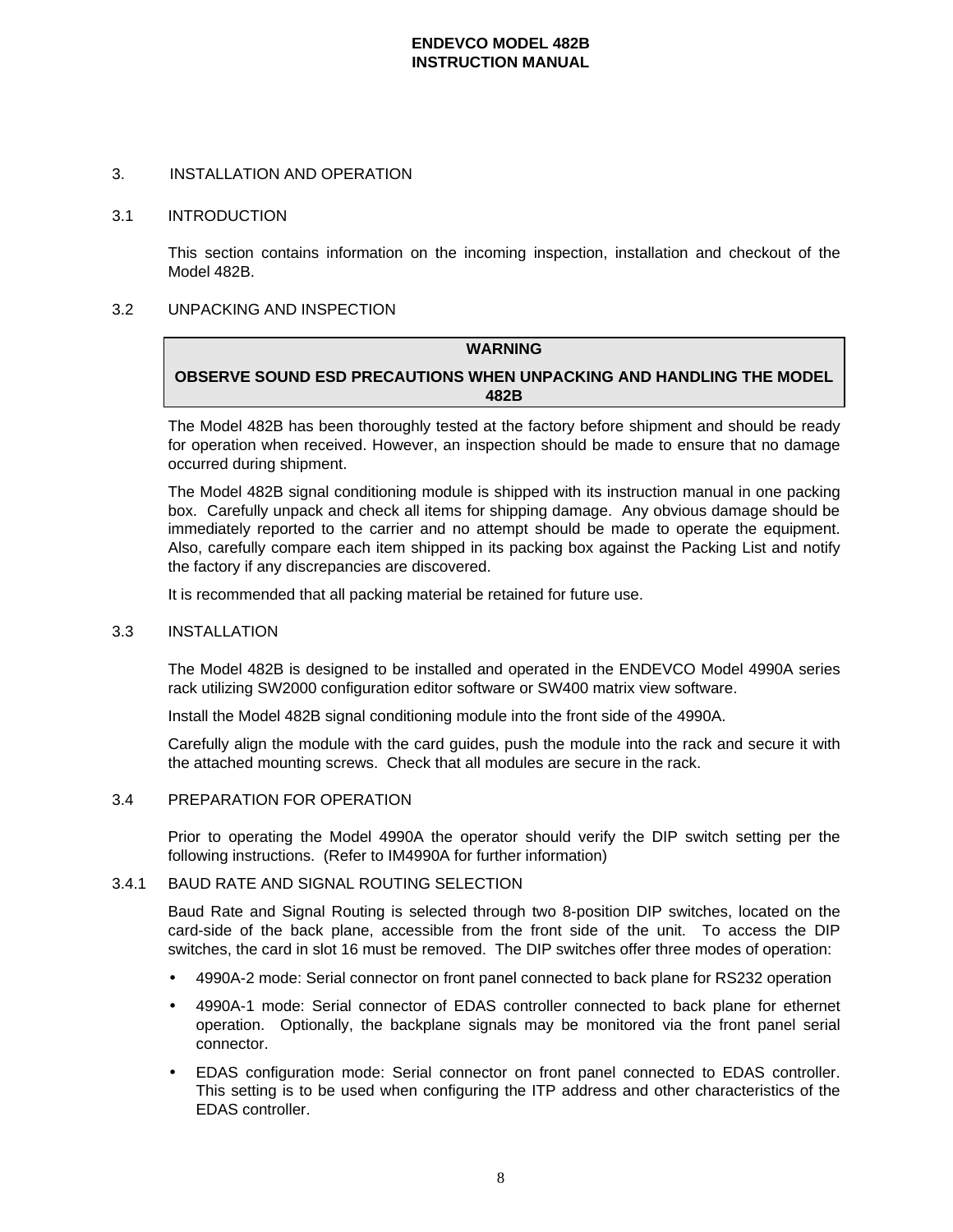The baud rate of the rack is determined by position 8 of switch S2. It is also possible to accommodate reversed TX/RX cables (null-modem cables) using positions 1 and 2 of S2.

3.4.2 DEFAULT DIP SWITCH SETTINGS FOR RS-232 RACK (4990A-2):

| <b>POS</b>     | S1<br><b>SWITCH</b><br><b>SETTING</b> | <b>REMARK</b>                                            | S <sub>2</sub><br><b>SWITCH</b><br><b>SETTING</b> | <b>REMARK</b>                                                      |
|----------------|---------------------------------------|----------------------------------------------------------|---------------------------------------------------|--------------------------------------------------------------------|
| 1              | <b>ON</b>                             | front panel RX $\leftarrow \rightarrow$<br>back plane RX | <b>OFF</b>                                        | (use POS1 ON for reversed<br>cable, $TX \leftarrow \rightarrow RX$ |
| 2              | <b>OFF</b>                            |                                                          | <b>OFF</b>                                        | (use POS2 ON for reversed<br>cable, $RX \leftarrow \neg Y$         |
| 3              | <b>OFF</b>                            |                                                          | <b>ON</b>                                         | straight cable (TX $\leftarrow$ $\rightarrow$ TX)                  |
| 4              | <b>ON</b>                             | front panel TX $\leftarrow \rightarrow$<br>back plane TX | <b>ON</b>                                         | straight cable (RX $\leftarrow$ $\rightarrow$ RX)                  |
| 5              | <b>OFF</b>                            |                                                          | X                                                 |                                                                    |
| 6              | <b>OFF</b>                            |                                                          | X                                                 |                                                                    |
| $\overline{7}$ | X                                     |                                                          | X                                                 |                                                                    |
| 8              | X                                     |                                                          | <b>ON</b>                                         | baud rate = $9.6$ kbd (OFF for<br>19.2kbd)                         |

3.4.3 DEFAULT DIP SWITCH SETTINGS FOR ETHERNET RACK (4990A-1):

| <b>POS</b> | S1<br><b>SWITCH</b><br><b>SETTING</b> | <b>REMARK</b>                                  | S <sub>2</sub><br><b>SWITCH</b><br><b>SETTING</b> | <b>REMARK</b>             |
|------------|---------------------------------------|------------------------------------------------|---------------------------------------------------|---------------------------|
|            | <b>OFF</b>                            | (ON for snoop mode)                            | <b>OFF</b>                                        |                           |
| 2          | <b>ON</b>                             | EDAS RX $\leftarrow \rightarrow$ back plane RX | <b>OFF</b>                                        |                           |
| 3          | <b>OFF</b>                            |                                                | <b>OFF</b>                                        | (ON for snoop<br>mode)    |
| 4          | <b>OFF</b>                            | (ON for snoop mode)                            | <b>OFF</b>                                        | (ON for snoop<br>mode)    |
| 5          | ON.                                   | EDAS TX $\leftarrow \rightarrow$ back plane TX | X                                                 |                           |
| 6          | <b>OFF</b>                            |                                                | X                                                 |                           |
| 7          | X                                     |                                                | X                                                 |                           |
| 8          | X                                     |                                                | <b>OFF</b>                                        | baud rate = $19.2$<br>kbd |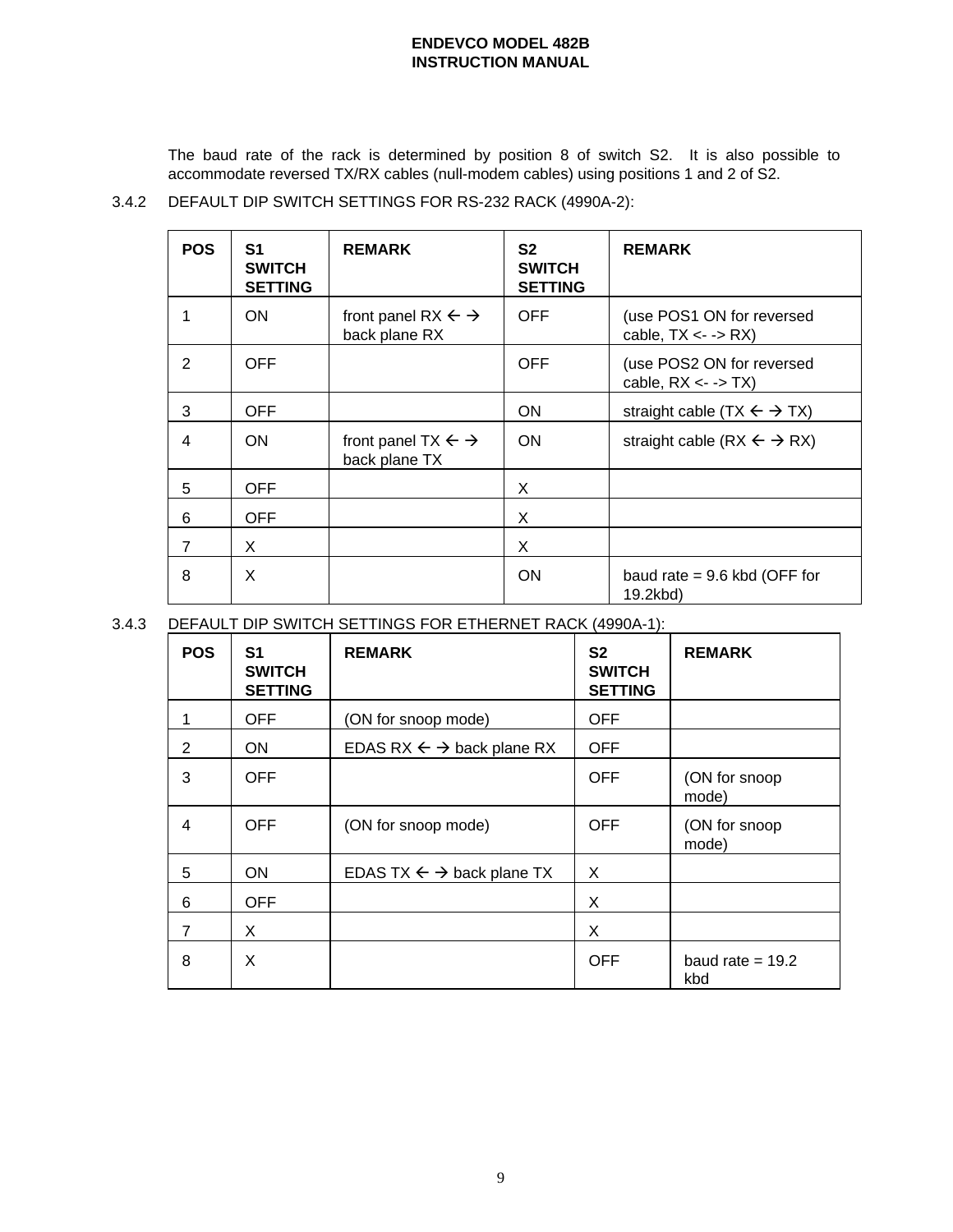In snoop mode, the serial signals generated by the cards will appear on the RX pin of the front panel and the serial signals generated by the EDAS controller will appear on the TX pin of the front panel. This can be used for monitoring purposes. In this mode, only "listening" devices (i.e. RX inputs) may be connected to the serial connector on the front panel. TX outputs, i.e. devices that actively drive RS-232C signals, will interfere with the communication between the EDAS controller and the card. Jumper Settings for EDAS Configuration are listed in the table below. After configuring the EDAS controller, S1 and S2 must be switched back to the 4990A-1 default settings.

## 3.4.4 OPTIONAL DIP SWITCH SETTINGS FOR EDAS CONFIGURATION ONLY (4990A-1):

| <b>POS</b>     | S1<br><b>SWITCH</b><br><b>SETTING</b> | <b>REMARK</b>                                     | S <sub>2</sub><br><b>SWITCH</b><br><b>SETTING</b> | <b>REMARK</b>                                      |
|----------------|---------------------------------------|---------------------------------------------------|---------------------------------------------------|----------------------------------------------------|
| 1              | <b>OFF</b>                            |                                                   | <b>OFF</b>                                        |                                                    |
| 2              | <b>OFF</b>                            |                                                   | <b>OFF</b>                                        |                                                    |
| 3              | <b>ON</b>                             | EDAS RX $\leftarrow \rightarrow$ front panel RX   | <b>ON</b>                                         | EDAS TX $\leftarrow \rightarrow$<br>front panel TX |
| $\overline{4}$ | <b>OFF</b>                            |                                                   | <b>ON</b>                                         | EDAS RX $\leftarrow \rightarrow$<br>front panel RX |
| 5              | <b>OFF</b>                            |                                                   | X                                                 |                                                    |
| 6              | <b>ON</b>                             | EDAS TX $\leftarrow$ $\rightarrow$ front panel TX | X                                                 |                                                    |
| $\overline{7}$ | X                                     |                                                   | X                                                 |                                                    |
| 8              | X                                     |                                                   | X                                                 | baud rate $= 9.6$ or<br>19.2 kbd                   |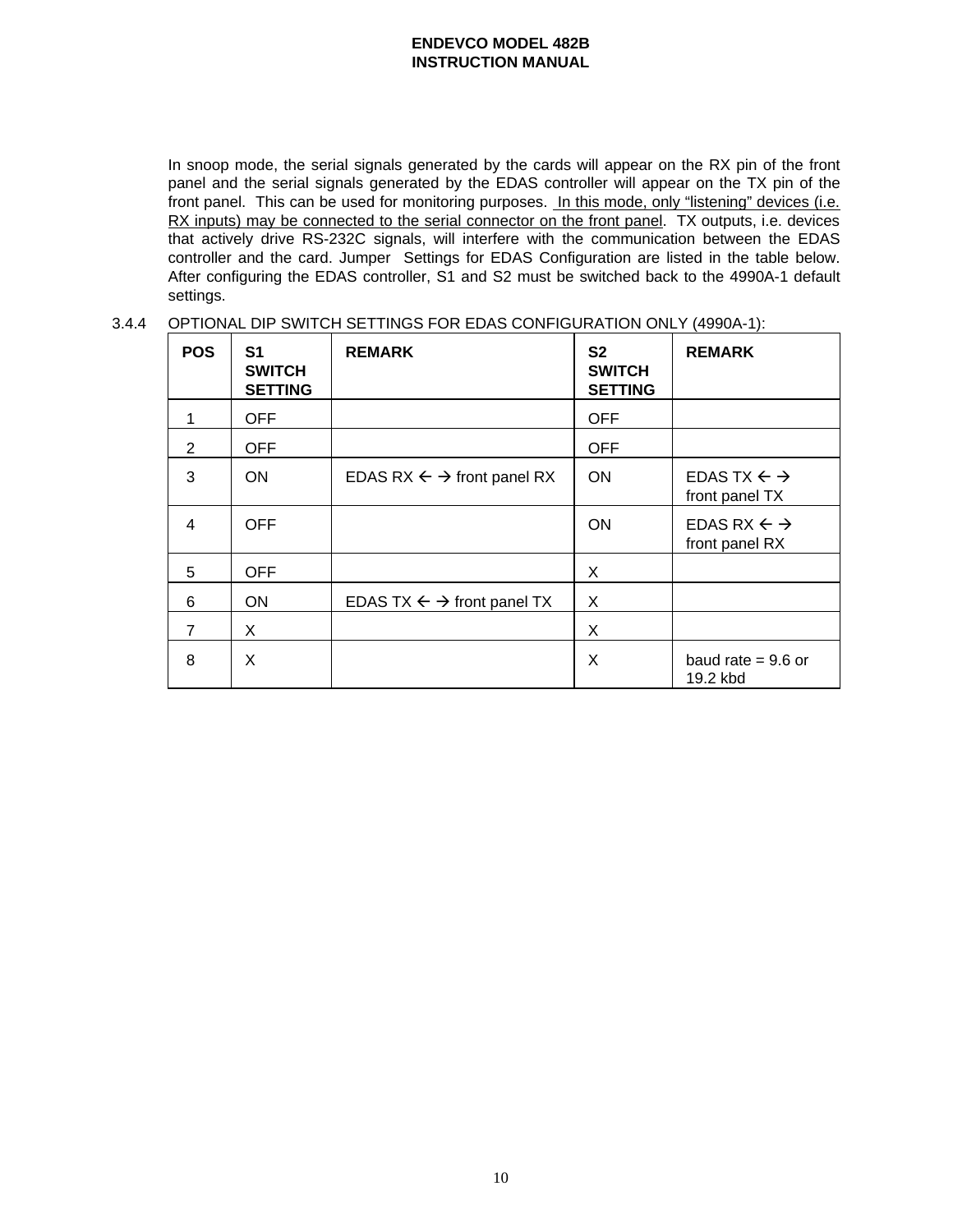## 3.4.5 CONNECTION OF MODEL 4990A WITH PC.

Connect the Model 4990A rack to your PC in one of the three configurations shown below. Connect the host computer interface cable to the RJ45 connector (4990A-1) or the 9 pin "D" connector (4990A-2). Refer to IM4990A.

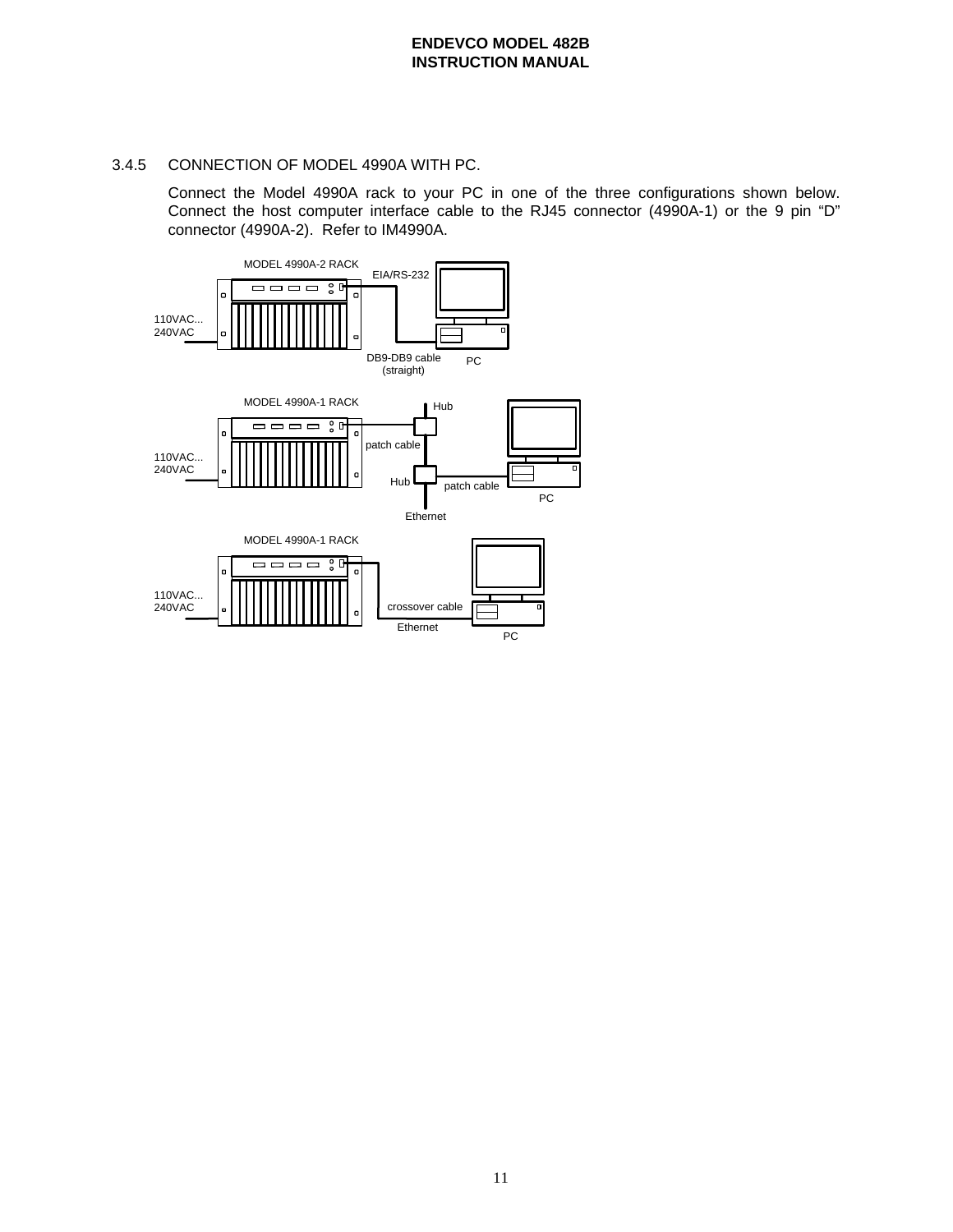#### 3.4.6 POWERING UP OF THE RACK ASSEMBLY

#### **WARNING:**

PRIOR TO INSERTING THE POWER CORD INTO THE POWER ENTRY MODULE, VERIFY THE FOLLOWING:

- POWER SOURCE IS BETWEEN 90 AND 264 VAC, 50 TO 440 Hz.
- THE INSTALLED FUSE IS THE SAME RATING AS LABELED ON THE RACK NEXT TO THE POWER ENTRY MODULE.
- COMMON CONNECTION (THIRD WIRE) OF THE POWER SOURCE IS CONNECTED TO EARTH GROUND.

Power up the Model 4990A by activating the switch on the power entry module. Verify the fan is operating. Verify the LED on the front of the Model 482B is lit.

**CAUTION: The channel settings of the signal conditioning modules are not automatically stored in non volatile memory. If power is removed from the Model 4990A rack, or a signal conditioning module is removed while the rack is powered up, (not recommended) all channel settings will revert to whatever was last saved in non-volatile memory. Refer to IMSW2000 for instructions on saving the rack configuration to a file, or writing the individual module setup in EEPROM.**

3.4.7 RUNNING THE OASIS 2000 SOFTWARE

## OASIS 2000 Overview

The OASIS 2000 software works with all Endevco Model 4xx Series rack mounted signal conditioner and amplifier units. The Model 482B falls into this category.

## Configuration Limits

The software can configure up to a maximum of 16 racks with up to 16 units in each rack. If 16 racks contained 16 Model 482B units then the channel count would be 2048 (16x16x8). The racks needn't however, contain the same unit type in each slot of each rack. The different unit types can be intermixed freely at the users discretion.

#### Using the OASIS Configuration Editor

The OASIS software can be run in both an ONLINE and OFFLINE mode. When OFFLINE no attempt is made to access the hardware. This mode can be used to setup and save multiple configurations with or without physical hardware present.

All the functions of the Model 482B are remotely programmable through the configuration editor. The same set of functions and modes are available for each channel.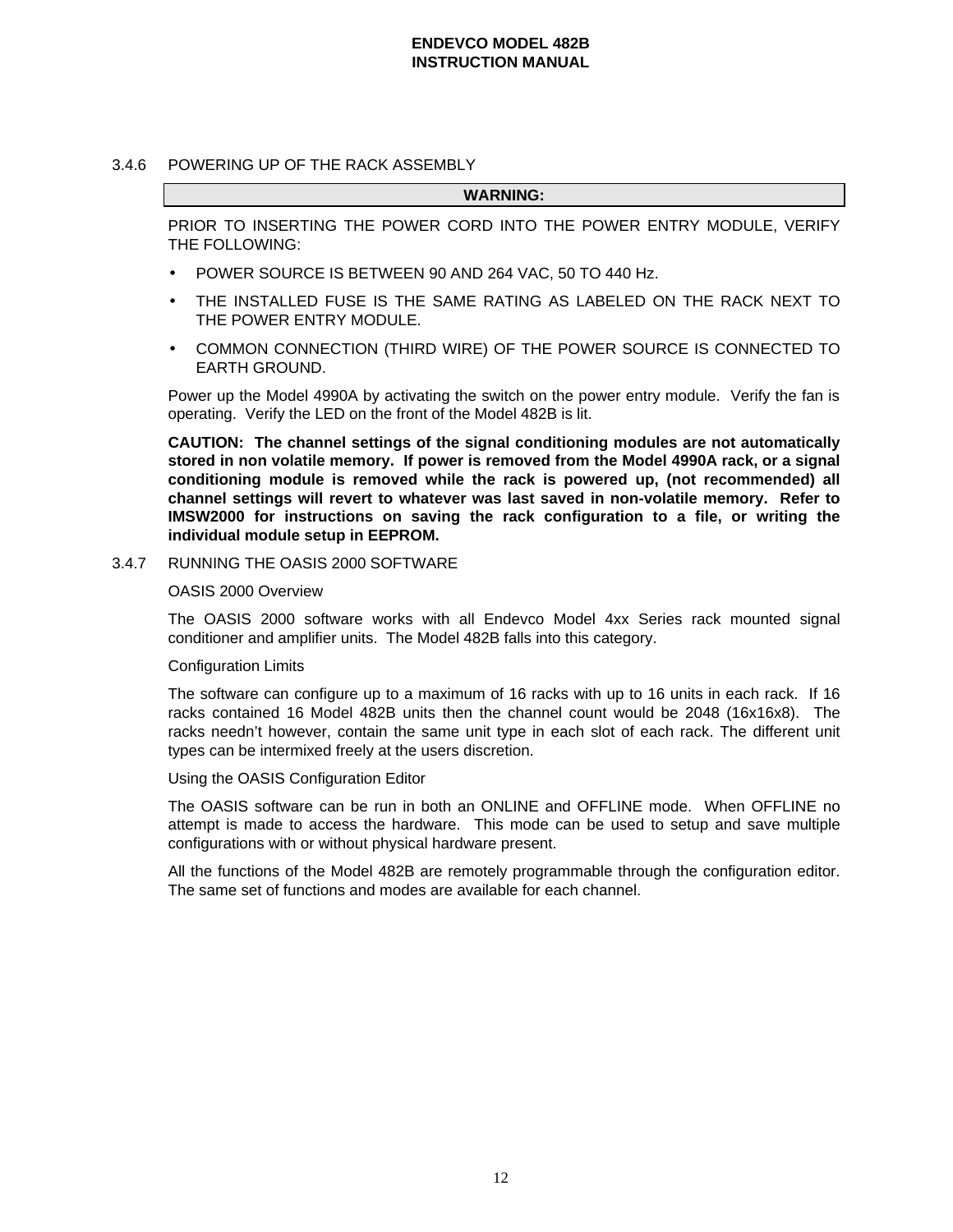# 4. OPERATION

## 4.1.1 SENSOR CONNECTIONS

The input signals are connected through a 26 pin double density sub-miniature "D" connector on the front panel.

| Pin | Function |
|-----|----------|
| 2   | Signal 1 |
| 3   | Return 1 |
| 5   | Signal 2 |
| 6   | Return 2 |
| 8   | Signal 3 |
| 9   | Return 3 |
| 11  | Signal 4 |
| 12  | Return 4 |
| 14  | Signal 5 |
| 15  | Return 5 |
| 17  | Signal 6 |
| 18  | Return 6 |
| 20  | Signal 7 |
| 21  | Return 7 |
| 23  | Signal 8 |
| 24  | Return 8 |

Pin assignments of input connector J5:

Pin locations are illustrated below:



View towards J5 receptacle on front panel

• Model 36019 is an optional 32 channel interface box. It provides 32 input BNC connectors to attach the sensors to and four 26 pin "D" connectors to route the input signals to four Model 482B modules.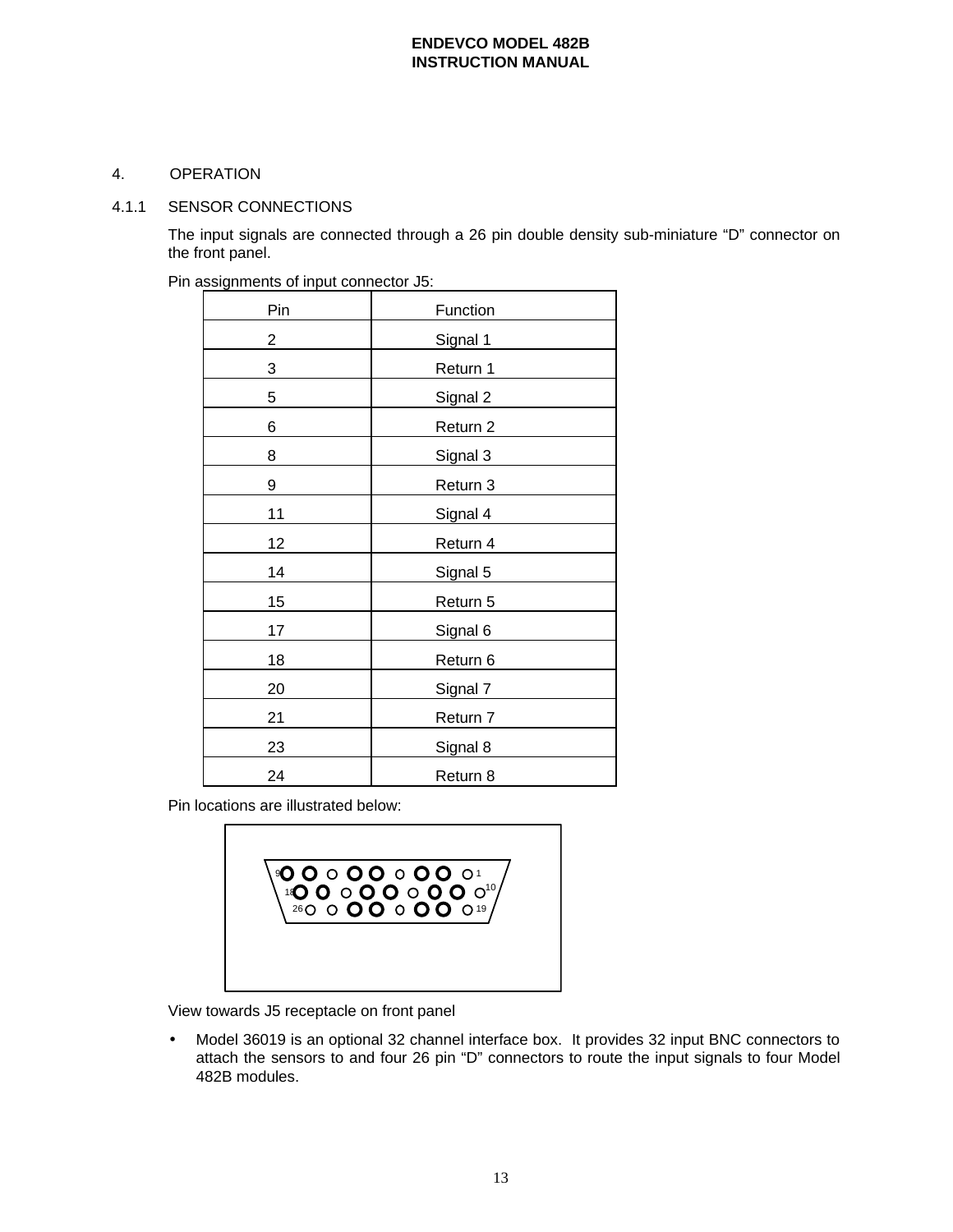# 4.1.2 SIGNAL OUTPUTS

All outputs are accessible via two 9 pin sub-miniature "D" connectors on the module front panel. Due to the high number of outputs, none are routed to the backplane of the Model 4490A Rack.

| J3 Pin            | <b>Function</b>       | J4 Pin            | <b>Function</b>       |
|-------------------|-----------------------|-------------------|-----------------------|
| 1                 | Signal channel 1      | 1                 | Signal channel 5      |
| 2                 | Signal channel 2      | 2                 | Signal channel 6      |
| 3                 | Signal channel 3      | 3                 | Signal channel 7      |
| 4                 | Signal channel 4      | 4                 | Signal channel 8      |
| 5                 | <b>Chassis Ground</b> | 5                 | <b>Chassis Ground</b> |
| 6                 | Return channel 1      | 6                 | Return channel 5      |
| 7                 | Return channel 2      | 7                 | Return channel 6      |
| 8                 | Return channel 3      | 8                 | Return channel 7      |
| 9                 | Return channel 4      | 9                 | Return channel 8      |
| connector<br>body | Chassis Ground        | connector<br>body | Chassis Ground        |

Pin Assignments of Output Connectors J3 and J4

Shields should be attached at opposite end of cable (data acquisition side)

• Model 36020 is an optional 32 channel interface box. It provides eight 9 pin "D" connectors to route the output signals of four Model 482B modules into it, and 32 output BNC connectors to attach readout devices to

# 4.1.3 MODEL 482B CONFIGURATION

Control and configuration of the Model 482B is accomplished with the SW2000 OASIS configuration software. The leftmost column of this screen display contains the row headings. These break down into four categories, from top to bottom they are;

#### Physical Hardware Identification

Location and Status (rows Rack through Amplifier Output). This section provides the physical location of a particular channel in terms of rack and amplifier as well as its type and status.

## Amplifier settings

Rows Sensor Power through Report Errors. This section allows the user to change the settings of a single or multiple amplifiers. If the hardware is ONLINE the setting will be sent to the hardware automatically after it is changed. Warnings are provided when a parameter is being set and is not applicable.

## Sensor Data

Rows Sensitivity through Calibration Date. This section is where Smart Isotron 1451.4 TEDS data is displayed or where similar information for non-smart type sensors can be entered. Several of these fields also have pop-up lists for ease of entry. Row headings with \*\* indicate the associated cells are free text entry areas for non smart sensors. It should be noted that for Smart Isotron sensors the 'Write TEDS' operation will ONLY write the Position field to the sensor.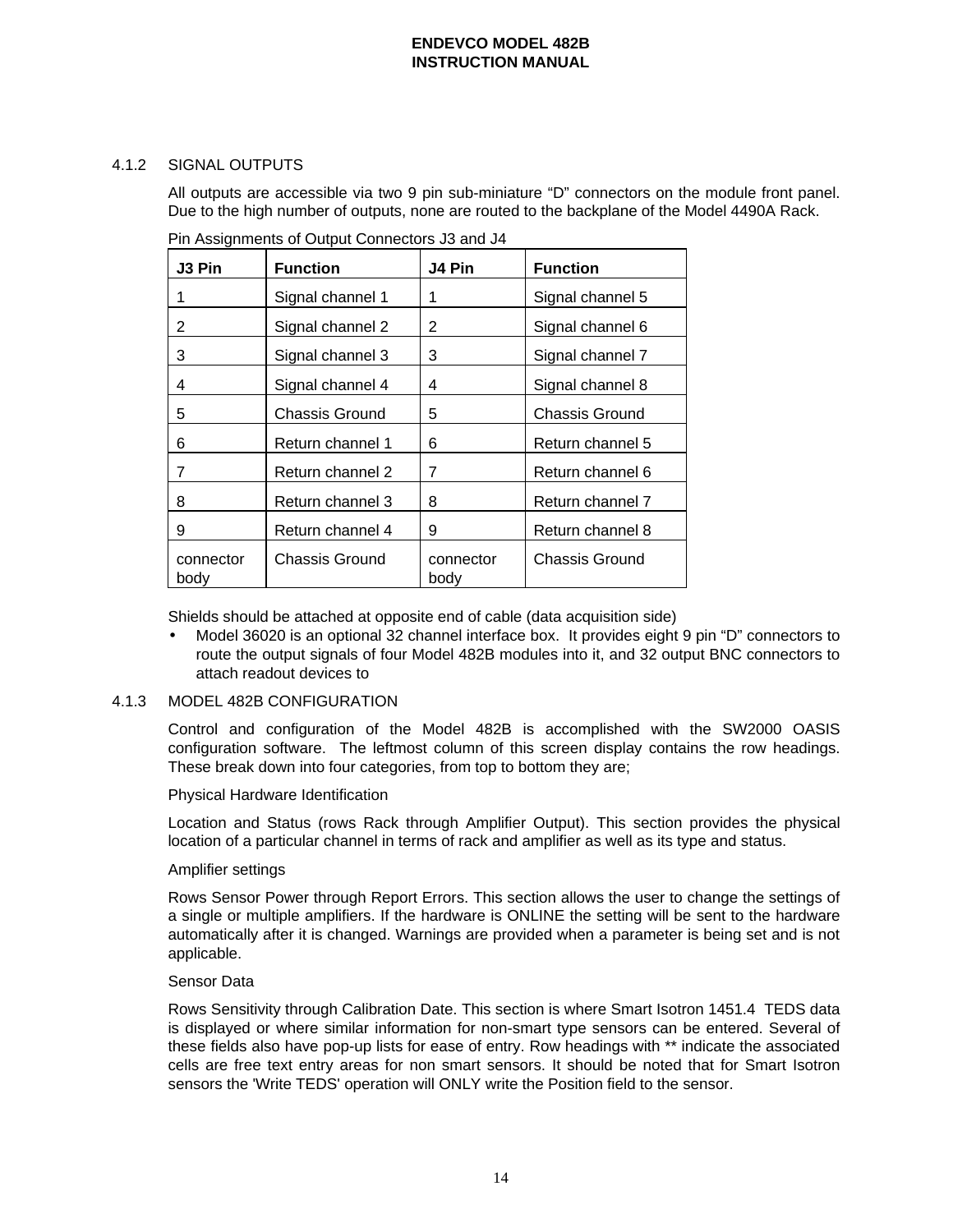## User Fields

These rows are available for customizing the application to a particular installation.

The columns to the right of the row headings represent individual channels. The intersection of a row and column specify one setting or data item for the indicated channel.

#### 4.1.4 AMPLIFIER FUNCTIONS

These functions are accessed by selecting the Amplifiers menu bar item, then Functions and then the desired function.

All functions operate on a unit basis. To select the units, click on the starting channel in the Channel Row and drag the mouse to the last channel of the last unit of the selection. Then select Amplifier, Functions, Specific Function.

Following is a brief description of each function:

#### Auto Range

Auto-ranging is accomplished by automatically adjusting Full Scale Input Range (FSI) such that the maximum instantaneous absolute peak detected at the output during the specified duration is within the specified percentage (40% to 80%) of the Full Scale Out Range (FSO) setting.

The user can stop auto-ranging any time by activating the Cancel button. Activating The OK button sends the command to the amplifier to start Auto-Ranging. The amplifier will auto-range for the duration specified in the seconds control. Valid duration times are from 15 to 200 seconds, in steps of 5 seconds.

When complete, the OASIS table will be updated with the new FSI values. In the event the amplifier gain could not be adjusted to achieve the desired percentage of FSO, an error will be indicated and the FSI values will be adjusted to achieve a value as close as possible to the desired value.

## Output Calibration Channel ID Waveform

Activation of the Output Channel ID Waveform function will cause the Output Calibration Channel ID dialog box to appear. This function causes each selected amplifier unit to transmit a specified 10 bit id on each amplifier channel. The amplitude of this transmission is determined by the Full Scale Output setting. The ID value to be transmitted is specified by selecting the row on the OASIS configuration table which has been set up to contain the id. The available rows to select are listed in a pull down menu and consists of the User Field Rows.

The purpose of this function is to provide a capability to verify the connections between the OASIS signal conditioning amplifier channels and the data acquisition system which receives its output. To verify the connections, the data acquisition system would simply acquire and interpret the ID's and then determine if the channel ID's received are what were expected. Valid numbers for ID values are in the range 0-1023.

#### Adjust Full Scale Input (FSI)

This function simply increases or decreases the FSI setting on all channels of the selected units by a selectable factor of between 0.001 and 1000.0. When activated a dialog box will appear allowing the scaling factor to be specified.

#### Read Amplifier Output

This function returns one digitized A/D reading for each channel of the selected units. The reading can be requested as Peak or RMS and can be converted to Volts, Engineering Units or % Full Scale.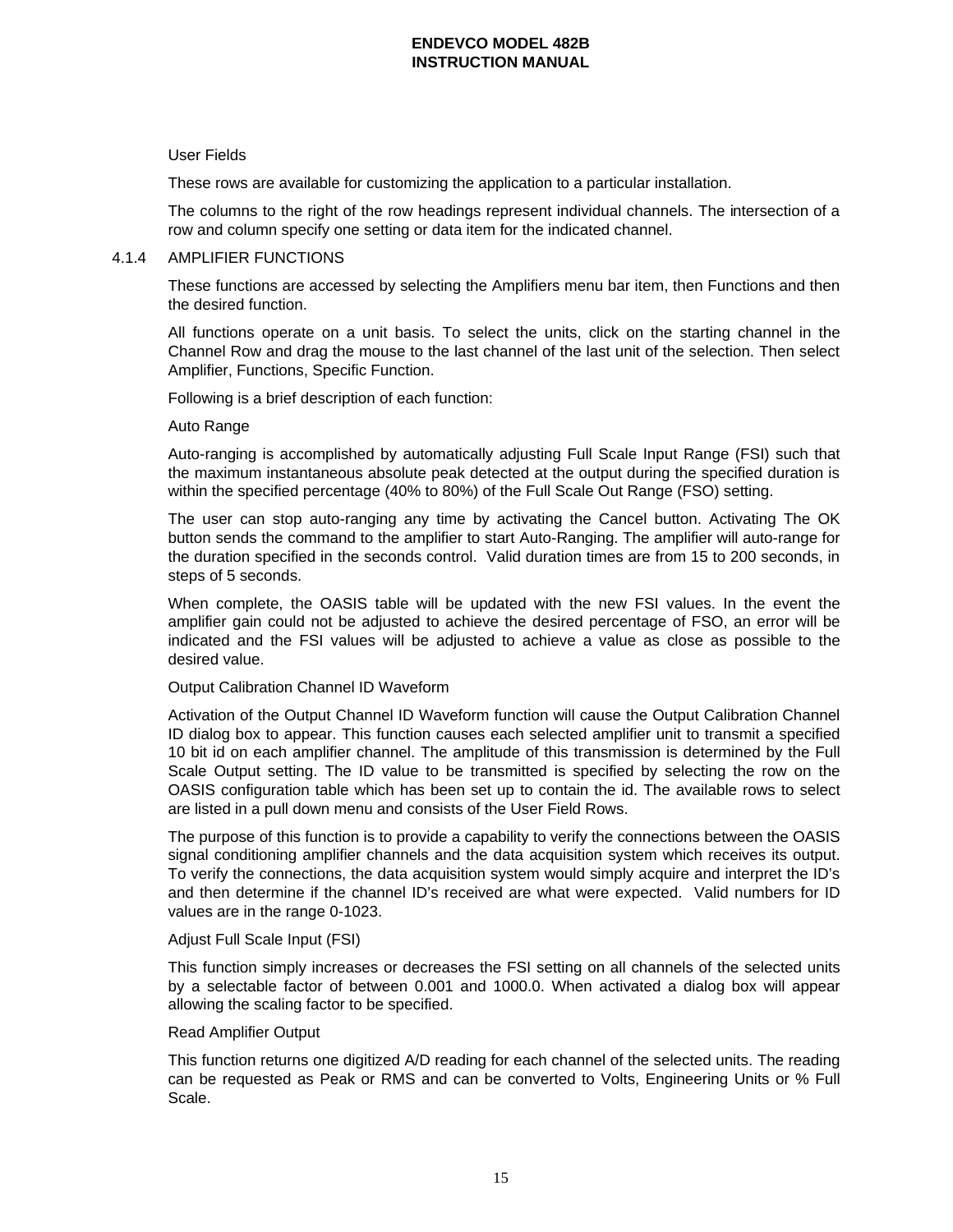Activating the Sample button causes a reading to be taken from each selected channel. The results are presented in the Amplifier Output Row of the OASIS Table.

**Note:** Sampling will briefly interrupt the signal selected for the BNC output on the front panel of the 482B.

## Amplifier Output Diagnostics

This function allows a user to verify that the last reading from the output of the amplifier is within an expected range or value. Channels which have readings that fall outside the expected range or value are listed in a results window immediately and are flagged in the table with an asterisk.

If a comparison of Less than Minimum is selected then the analog reading in the OASIS table is compared to the Minimum Limit value. If the Table value is lower than the limit then the reading passes. If it is greater or equal to, it fails and is flagged with an asterisk. The Greater Than Maximum selection works the same way but uses the Maximum Limit. The Between selection uses both limits. Any value between the minimum and the maximum will be flagged. NOT Between also uses both limit values. In this case, any value Less than the minimum or greater than the maximum will be flagged.

Activation of the Compare button causes the comparison.

Several readings are shown with an asterisk in the results display above. These channels readings were outside the limits established in the Analog Output Diagnostics dialog.

#### 4.1.5 ADDITIONAL AMPLIFIER OPERATIONS

Additional amplifier operations accessible through the Amplifier menu bar selection are;

- Save Settings to NVRAM Commands all detected units to save their settings to their respective non-volatile RAM for use as the default settings on reset.
- Recall Factory Default Settings This commands the selected units to reset their parameters to the default values. The new settings will then be updated in the table
- Reset Causes a hardware reset on the selected units

### 5. TROUBLESHOOTING

Refer to IM4990A and IMSW2000 for additional information.

To aid in troubleshooting the rack, access to the power supply and module interconnect PCB is gained with the rear panel dropped down to the open position.

If 4990A or 482B do not respond, check:

- Power applied to 4990A rack. Check fuse. Fan must be audible, air flow must be present.
- •

#### **WARNING**

LETHAL VOLTAGES ARE PRESENT AT THE POWER ENTRY MODULE. USE EXTREME CAUTION WHEN PERFORMING THE NEXT STEPS

- Check DC voltages inside the backplane. Jumpers W2/W4/W7/W8/W9 are labeled with their appropriate voltages.
- Serial cable/Ethernet cable connected?
- Serial cable connected from DB9 connector on rear panel to W1 on back plane for 4990A-2,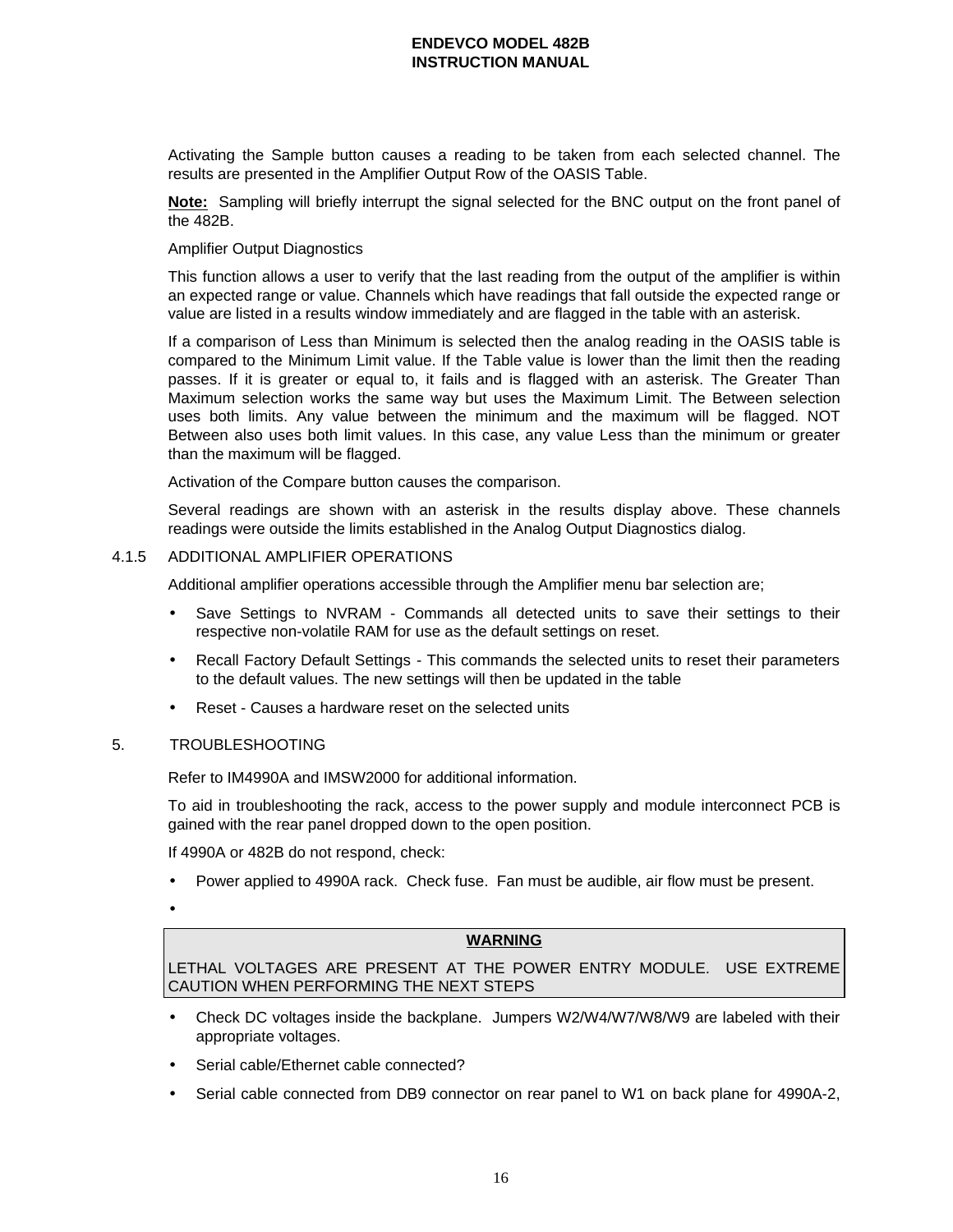serial cable connected from EDAS serial port to W1 on back plane for 4990A-1?

- Type of Ethernet cable to RJ-45 connector on rear panel (must be crossover when connecting PC, straight when connecting to in-house net).
- For Ethernet communication insure the IP address is correct.
- Type of serial cable (straight  $TX = 2$ ,  $RX = 3$  at 4990A end), if null-modem cable is used, change DIP switch settings (see 4990A Instruction Manual)
- Baud rate identical for OASIS SW2000 software and 4990A rack?
- Check if card is plugged in properly. Connector must latch, LED must be on (blinking when powering up).
- Check card function. When powered on, LED must go from OFF --> red --> green/red (depending on fault status). Reset of all cards can be initiated by briefly connecting pins 1 and 2 of J31 (RESET)
- Cards will blink upon receiving serial data in the proper format.

If 482B displays/reports fault status, check:

- Is a channel fault enabled for an unused channel?
- Are all inputs of enabled channels connected to a sensor?
- Check sensor cable and the sensor.
- Obtain fault status in OASIS SW2000 software menu

If no signal appears on outputs, check:

- Check if proper channel is selected in OASIS SW2000 menu
- Is the proper input selected for the unit and channel?
- Is the output cable connected?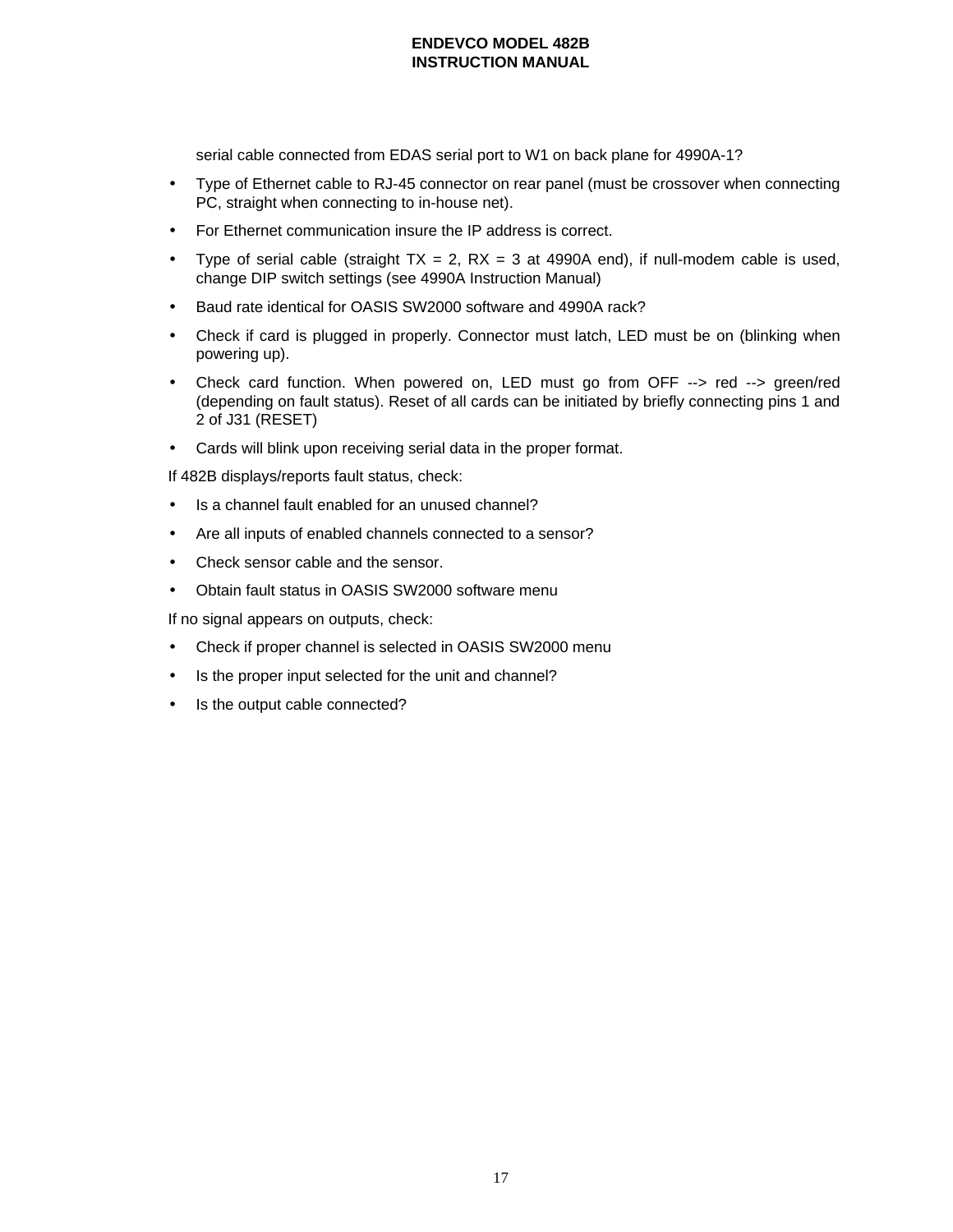## 6. SAFETY

The following general safety precautions must be observed during all phases of operation, service, and repair of this instrument. Failure to comply with these precautions or with specific warnings elsewhere in this manual violates safety standards of design, manufacture, and intended use of the instrument. ENDEVCO assumes no liability for the customer's failure to comply with these requirements.

#### Ground the Instrument

To minimize shock hazard, the instrument chassis and cabinet must be connected to an electrical ground. The instrument is equipped with a three-conductor ac power cable. The power cable must either be plugged into an approved three-contact electrical outlet or used with a threecontact to two-contact adapter with the grounding wire (green) firmly connected to an electrical ground (safety ground) at the power outlet. The power jack and mating plug of the power cable meet International Electrotechnical Commission (IEC) safety standards.

#### Do Not Operate In An Explosive Atmosphere

Do not operate the instrument in the presence of flammable gases or fumes. Operation of any electrical instrument in such an environment constitutes a definite safety hazard.

#### Keep Away From Live Circuits

Operating personnel must not remove instrument covers. Component replacement and internal adjustments must be made by qualified maintenance personnel. Do not replace components with power cable connected. Under certain conditions, dangerous voltages mat exist even with the power cable removed. To avoid injuries, always disconnect power and discharge circuits before touching them.

#### Do Not Service Or Adjust Alone

Do not attempt internal service or adjustment unless another person, capable of rendering first aid and resuscitation, is present.

## Do Not Substitute Parts Or Modify Instrument

Because of the danger of introducing additional hazards, do not install substitute parts or perform any unauthorized modification to the instrument. Return the instrument to ENDEVCO for service and repair to ensure that safety features are maintained.

## Dangerous Procedure Warnings

Warnings, such as the example below, precede potentially dangerous procedures throughout this manual. Instructions contained in the warnings must be followed.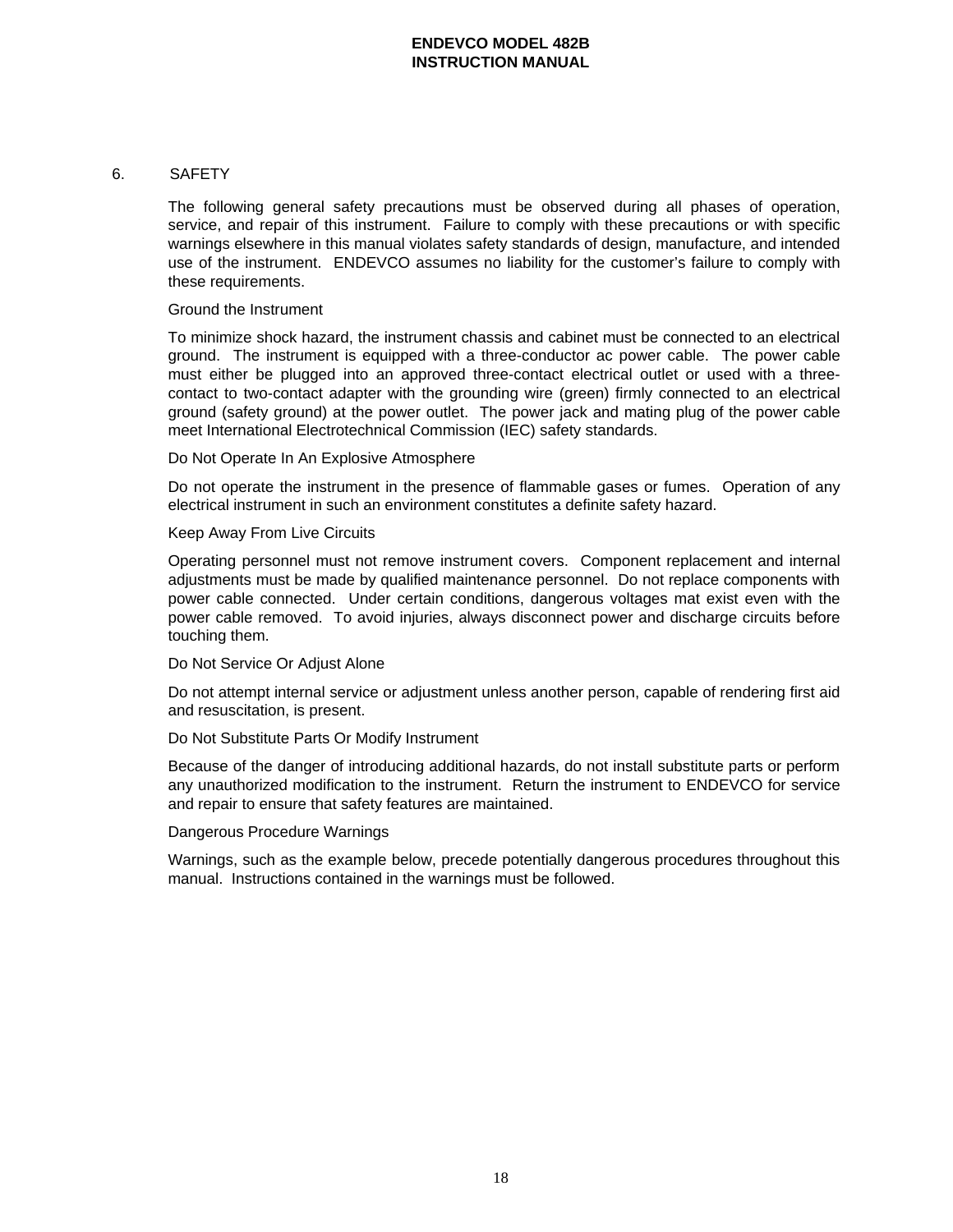# **WARNING**

Dangerous voltages, capable of causing death, are present in this instrument. Use extreme caution when handling, testing, and adjusting.

Safety Symbols

General Definitions of Safety Symbols Used On Equipment or In Manuals.



Instruction manual symbol: the product will be marked with this symbol when it is necessary for the user to refer to the instruction manual in order to protect against damage to the instrument



Protective conductor terminal. For protection against electrical shock in case of a fault. Used with field wiring terminals to indicate the terminal which must be connected to ground before operating the equipment.



The DANGER sign denotes a hazard. It calls attention to an operating procedure, practice, condition or the like, which could result in injury or death to personnel even during normal operation.



The WARNING sign denotes a hazard. It calls attention to an operating procedure, practice, condition or the like, which, if not correctly performed or adhered to, could result in injury or death to personnel.



The CAUTION sign denotes a hazard. It calls attention to an operating procedure, practice, condition or the like, which, if not correctly performed or adhered to, could result in damage to or destruction of part or all of the product.

Line Fuse

Verify that the correct line fuse is installed before connecting the line cord.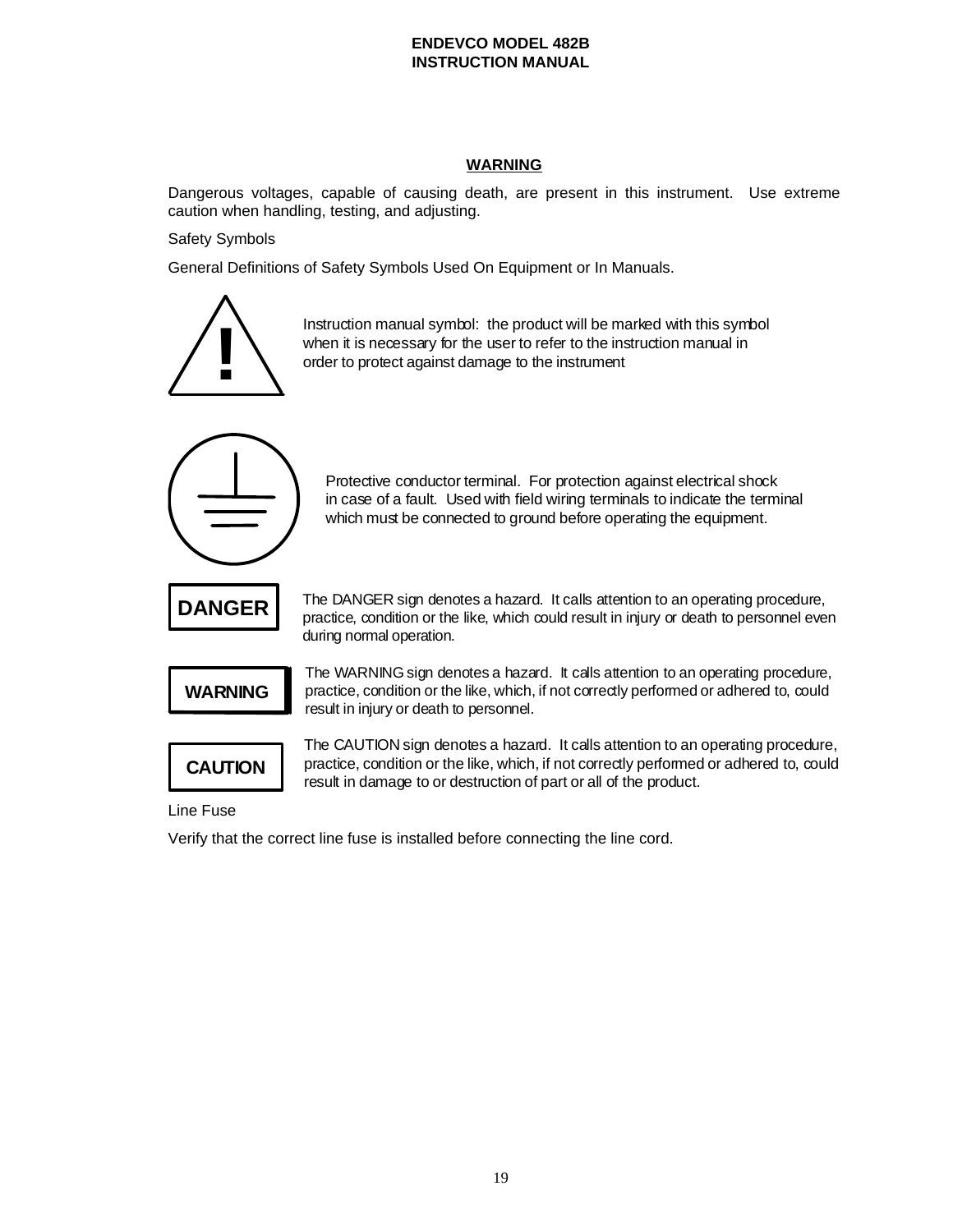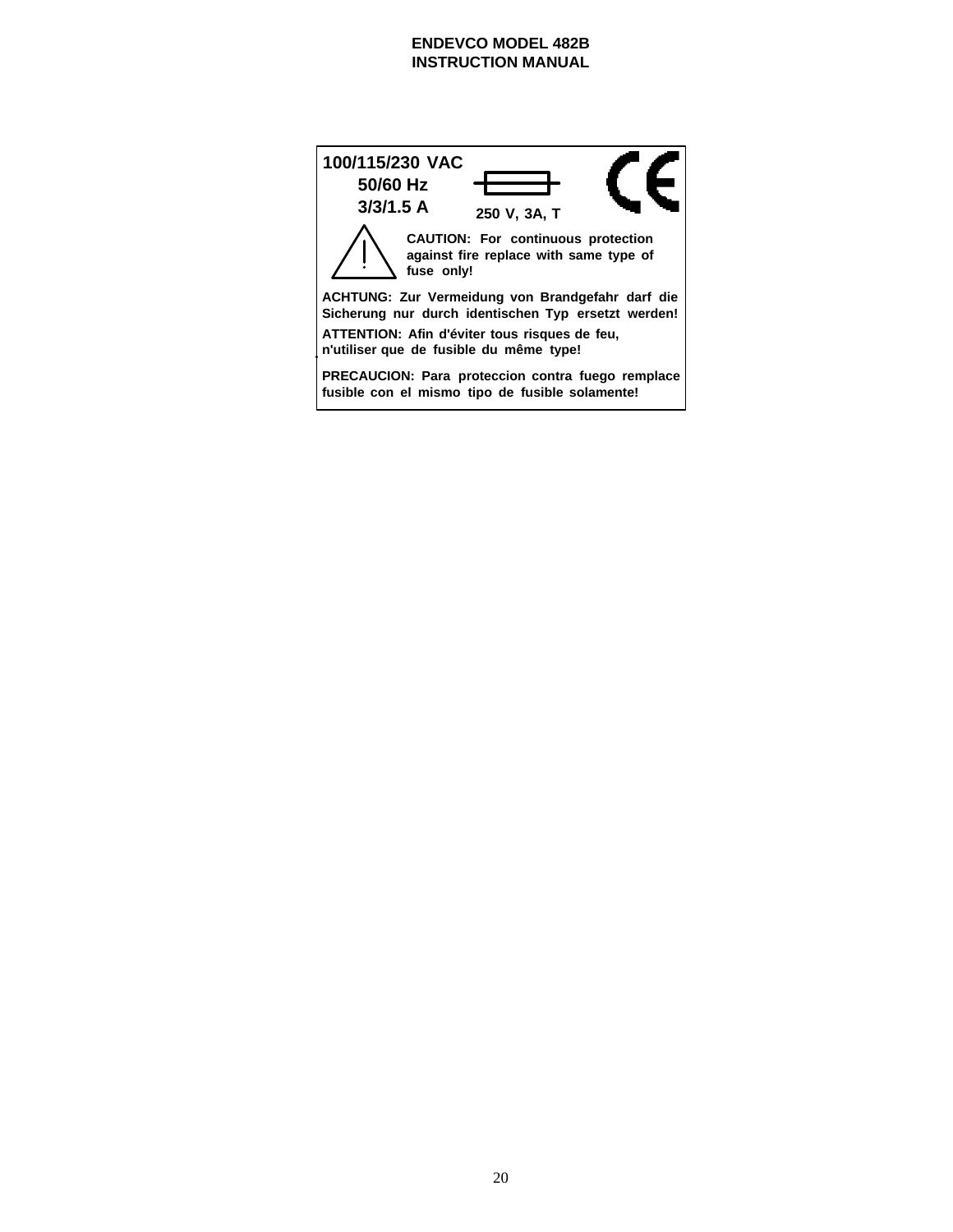## 7. ROUTINE MAINTENANCE AND HANDLING

#### 7.1 INTRODUCTION

The Model 482B is a self-contained electronic instrument that requires minimal maintenance.

The Model 482B is designed to require no component-level repair by the user. However, detailed schematics are available upon request.

The periodic maintenance function performed by the user is quality calibration. Any component failures simply require the user to return the unit to ENDEVCO for repair/replacement.

Should a faulty unit be returned to Endevco, it is suggested that the original or equivalent packaging be used. This will reduce damage to the equipment during shipment.

#### 7.1.1 CALIBRATION

The unit has an external calibration input routed from the Cal Input BNC on the front panel of the Model 4990A rack.

#### 7.1.2 EQUIPMENT REQUIRED

Model 36019 Input Breakout Panel with EW1198 cable

Model 36020 Output Breakout Panel with EW1201 cable

AC/DC generator

Precision pre-amplifier with band filter, e.g. Stanford Research SR-560

Phase Meter

DMM w/ true RMS display

Sensor simulator consisting of 12V zener diode in series with a 100Ω resistor and DS2430 1-wire memory chip.

Termination network consisting of 2.7kΩ resistor

#### 7.1.3 GAIN CALIBRATION

Gain calibration is performed with a frequency of 1kHz at gains of 2 and 20.

- 1. The 482B is set to 0mA excitation current and a gain of 2. All filters are off. The AC signal generator is set to 1kHz, 3.535V RMS. The output voltage is calibrated to 7.07106V RMS (calibration constant K1).
- 2. The 482B is set to 0mA excitation current and a gain of 20. All filters are off. The AC signal generator is set to 1kHz, .3535V RMS. The output voltage is calibrated to 7.07106V RMS (calibration constant K2).

## 7.1.4 EXCITATION CURRENT

For this test, each channel excitation output is terminated with 2.7kΩ.

- 1. When 482B is set to excitation current = 0mA, current must be 0mA  $\pm$  1mA.
- 2. When 482B is set to excitation current = 4mA, current must be  $4.7mA \pm 20\%$ .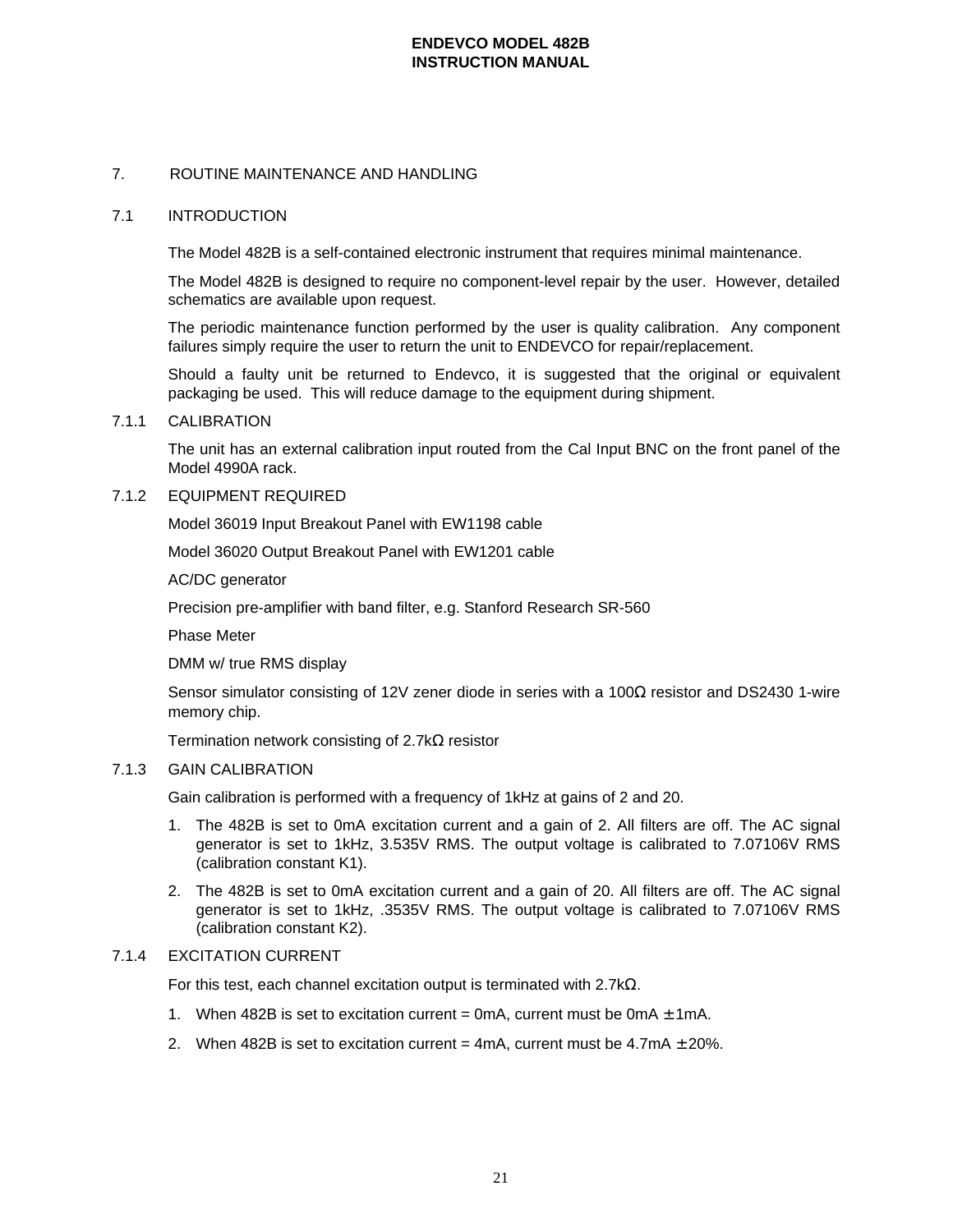## 7.1.5 FAULT DETECTION

For this test a DC voltage is applied to the sensor excitation output of the 482B. The 482B is set to a mode where faults are detected and reported. On a channel-by-channel basis, the following test is performed:

- 1. With the DC voltage 0 to 2.5V, a short circuit fault condition is reported for the channel under test.
- 2. With the DC voltage 3.5V to 17.5V, normal operation is reported for the channel under test.
- 3. With the DC voltage 18.5V to 22.0V, an open circuit fault condition is reported for the channel under test

# 7.1.6 COMMUNICATION WITH SMART TRANSDUCERS (TEDS)

For this test, each channel excitation output is terminated with the sensor simulator. On a channel-by-channel basis, the following test is performed:

- 1. The TEDS information of the sensor is read and compared to the true information.
- 2. The TEDS information of the sensor is modified using Model 36018 TEDS Editor Software, written, read back and compared to the written information.

# 7.1.7 FREQUENCY RESPONSE/LPF

The 482B is set to a gain of 10. All LPF's of the 482B are switched off. The gain at the lower cutoff frequency is measured for all channels with the phase-meter. The following measurements are then taken on a channel-by-channel basis:

- 1. Gain at 1kHz
- 2. The upper cut-off 5% frequency relative to 1kHz gain must be > 30kHz
- 3. The lower cut-off 5% frequency relative to 1kHz gain must be < 0.05Hz
- 4. LPF (100Hz) is switched on
- 5. The measured gain at 100Hz (relative to 1kHz) must be 0.707 ±15%
- 6. The measured gain at 200Hz (relative to 1kHz) must be  $0.353 \pm 15\%$
- 7. LPF (5kHz) is switched on
- 8. The measured gain at 5kHz (relative to 1kHz) must be  $0.707 \pm 15\%$
- 9. The measured gain at 10kHz (relative to 1kHz) must be  $0.353 \pm 15\%$
- 10. LPF (1kHz) is switched on
- 11. The measured gain at 1,000Hz (relative to 1kHz) must be 0.707 ±15%
- 12. The measured gain at 2,000Hz (relative to 1kHz) must be 0.353 ±15%
- 13. LPF is switched off

# 7.1.8 GAIN LINEARITY

The 482B is set to 0mA excitation, all LPF's are off. The AC generator is use to feed an AC signal to the input, the DMM is used to display the output voltage.

- 1. The 482B is set to a gain of 50. The input voltage is 0.141V RMS. The output voltage must be 7.07V RMS ±0.5%, i.e. 7.0367…7.106V RMS.
- 2. The 482B is set to a gain of 5. The input voltage is 1.414V RMS. The output voltage must be 7.07V RMS ±0.5%, i.e. 7.0367…7.106V RMS.
- 3. The 482B is set to a gain of 0.5. The input voltage is 7.07V RMS. The output voltage must be 3.5355V RMS ±0.5%, i.e. 3.5178…3.553V RMS.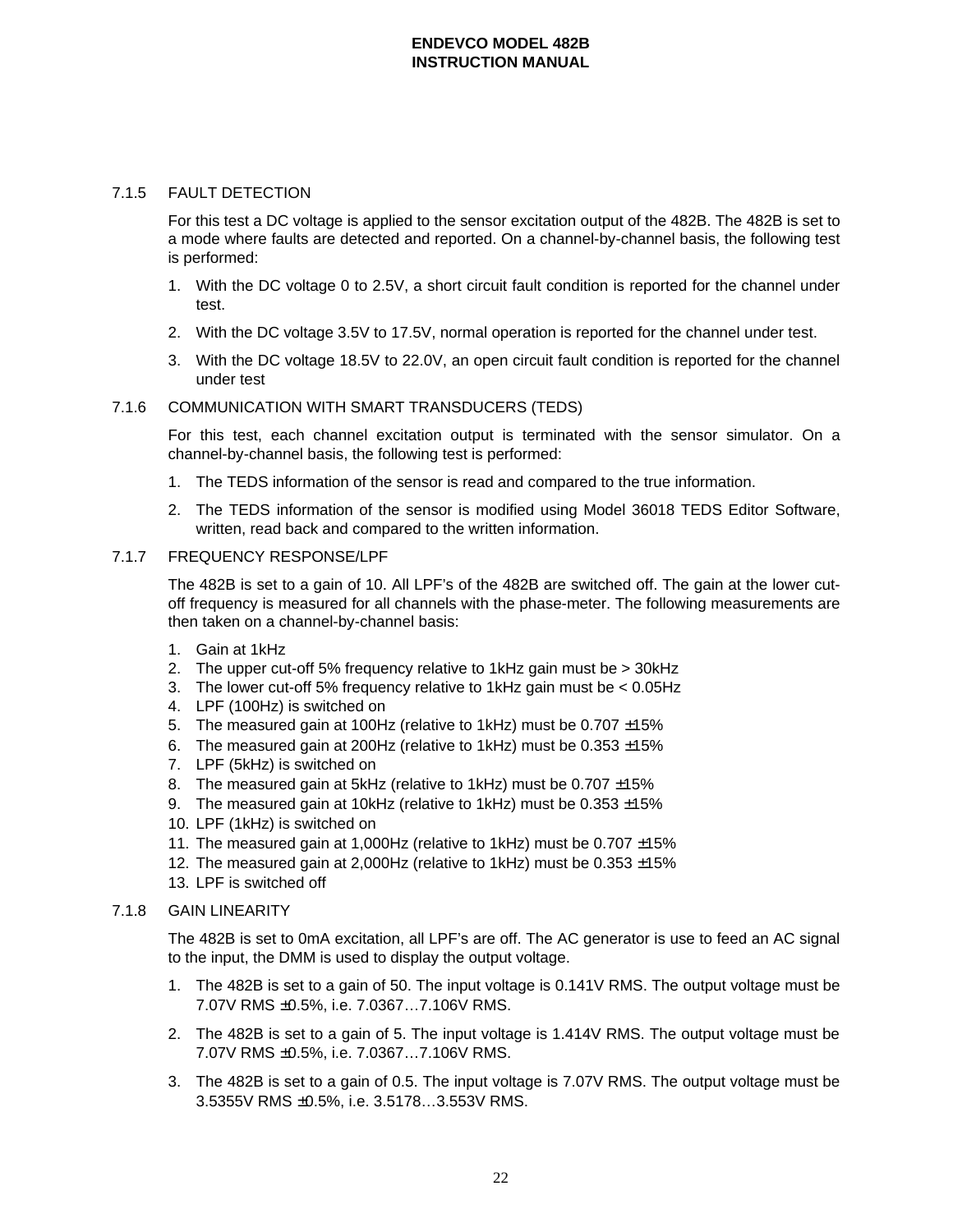# 7.1.9 BNC OUTPUT SELECTION

Testing of the BNC output is performed with a frequency of 1kHz while each channel is set to a different gain specified in the list below. The 482B is set to 0mA excitation current. All filters are off. The AC signal generator is set to 1kHz, .3535V RMS. The channel gains and expected output voltages at the BNC connector are as follows:

- 1. Channel 1: Gain =  $8$ , output =  $2.828V$  RMS
- 2. Channel 2: Gain = 7, output =  $2.4745V$  RMS
- 3. Channel 3: Gain =  $6$ , output =  $2.121V$  RMS
- 4. Channel 4: Gain =  $5$ , output =  $1.7675V$  MS
- 5. Channel 5: Gain = 4, output =  $1.414V$  RMS
- 6. Channel 6: Gain = 3, output =  $1.0605V$  RMS
- 7. Channel 7: Gain =  $2$ , output =  $0.707V$  RMS
- 8. Channel 8: Gain = 1, output = 0.3535V RMS

## 7.1.10 RESIDUAL NOISE

The 482B is set to 4mA excitation current and a gain of 100. All filters are off. Each channel input is terminated with the sensor simulator. The output of each channel is measured with a preamplifier/filter combined with a true RMS DMM. The pre-amplifier is set to a gain of 10 (overall system gain = 1,000). During the measurement, the 482B is not communicating with host PC of the ATE console.

The following maximum noise limits apply:

0.05 Hz to 100 Hz: 40mV (equivalent to 40µV RTI)

0.05 Hz to 5 kHz: 150mV (equivalent to 150µV RTI)

## 7.1.11 DC OFFSET ON CHANNEL OUTPUTS

The 482B is set to 4mA excitation current and a gain of 1. LPF (100Hz) is switched on in each channel. Each channel input is terminated with the sensor simulator. The DC offset of each channel output is measured with the DMM. The limits for the DC offset are -15mV and +15mV.

# 7.1.12 DC OFFSET ON BNC OUTPUT

The 482B is set to 4mA excitation current and a gain of 1. LPF (100Hz) is switched on in each channel. Each channel input is terminated with the sensor simulator. The DC offset of the BNC output is measured for each channel with the DMM. The limits for the DC offset are -15mV and +15mV.

# 7.1.13 OUTPUTS OUT-CAL MODE

A FSO of 10.00V is selected for all channels of the 482B. Then Out-Cal mode is selected for all channels of the 482B. After a delay of five seconds, the positive peak voltage is measured for all eight outputs. All channels must be within 9.950V and 10.05V.

#### 7.1.14 EXTERNAL CALIBRATION

The 482B is set to a gain of 5. The LPF's are off.

The signal from a function generator with 1.00V RMS sine at 300Hz is applied to the external calibration input of the 4990A rack. External calibration is then selected for channel 1. The output voltage of channel 1 is then measured with the DMM. The result must be within 5.05V and 4.95V.

# **These tests are repeated for channels 2…8.**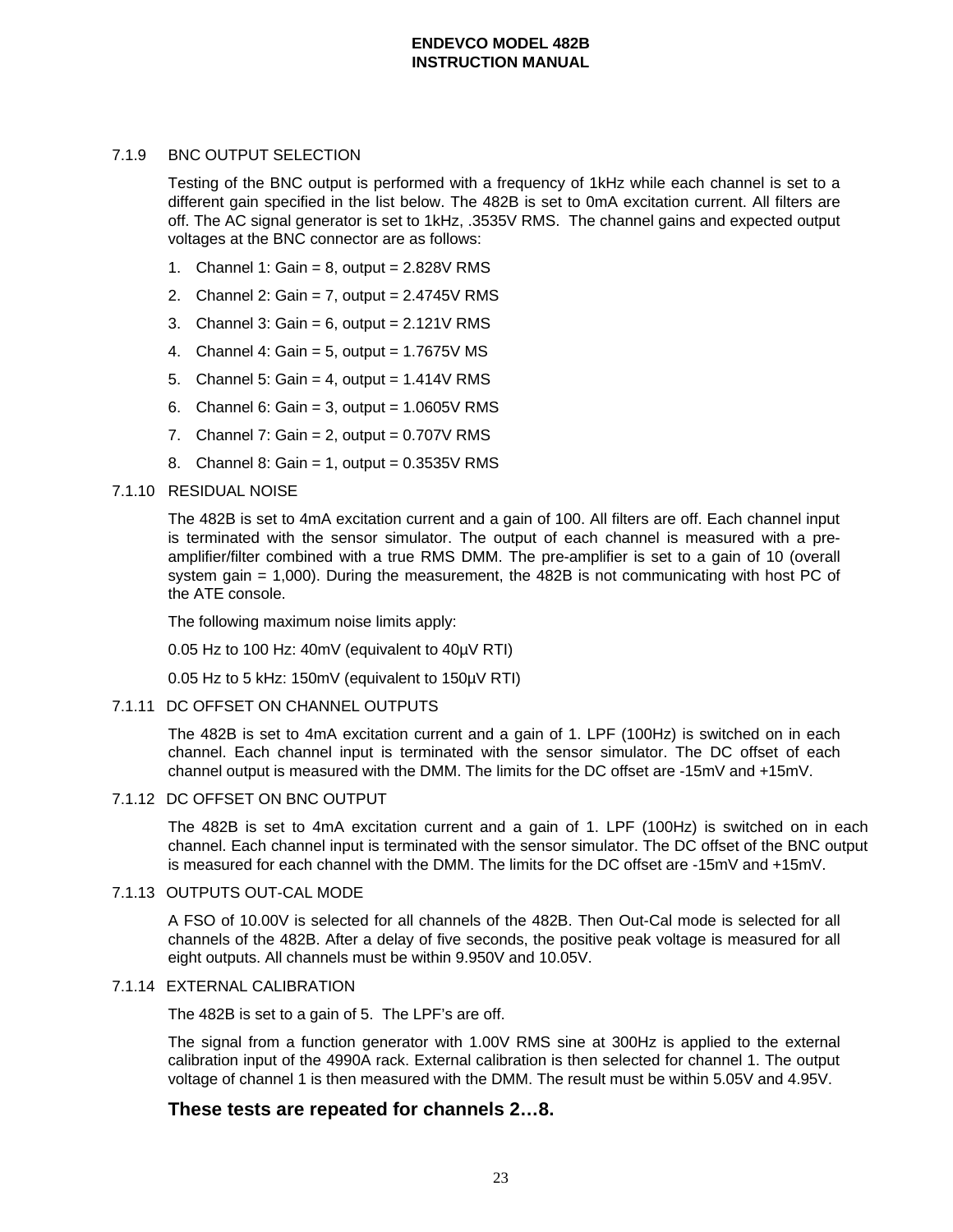## 8. FACTORY SERVICE

ENDEVCO maintains factory service repair for all ENDEVCO instruments. To obtain repair or replacement of a defective instrument, call ENDEVCO at (949) 493-8181 and obtain a return material authorization number (RMA) then return the instrument to:

#### **ENDEVCO**

30700 Rancho Viejo Road

San Juan Capistrano, CA 92675

To return an instrument, please:

- 1. Ensure proper packaging, preferably the original shipping cartons.
- 2. Prepay shipping and insurance charges.
- 3. Attach the Return Material Authorization (RMA) number from ENDEVCO and include any information that may be pertinent to the description of the failure/problem.

## 8.1 WARRANTY RETURNS

ENDEVCO warrants each new electronic instrument to be free from defects in material and workmanship. Please refer to the appropriate Warranty Policies for the terms and warranty period. Instruments returned under warranty will be repaired or replaced at no charge, if the failure is due to defective material or workmanship; and the unit is returned within the time period and conditions of Endevco's warranty policy.

#### 8.1.1 OUT-OF-WARRANTY RETURNS

Enclose a purchase order not to exceed \$300.00, authorizing repair/calibration along with a full explanation of the failure or symptoms observed to help in fixing the problem. The instrument will be repaired/calibrated, returned and invoiced for the actual repair charges. If the instrument cannot be repaired for \$300.00 or less, ENDEVCO will submit a written quotation for the cost of the repair and/or replacement of the unit.